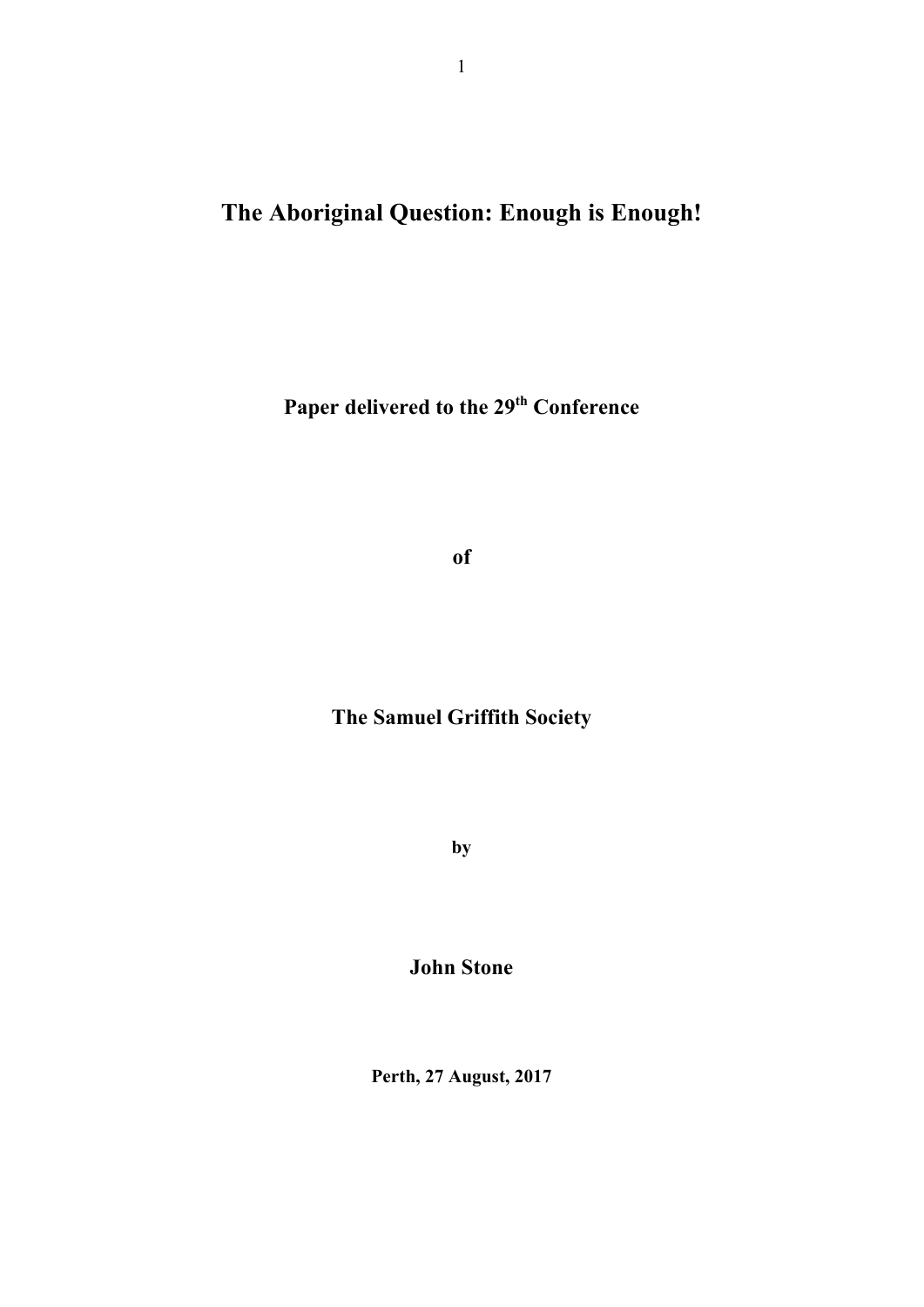## **The Aboriginal Question: Enough is Enough!**

I begin with a welcome to country – a welcome to **our** country. In doing so I take as my model that employed by Alan Anderson in commencing his paper<sup>1</sup> at our 21st Conference in Adelaide.

So let me begin by acknowledging the traditional owners of this land: King George III and his heirs and assigns.

**Introduction:** I first list some matters that arise when discussing Aboriginal questions:

- I refer throughout to **Aboriginal** people, not **Indigenous** ones. Most people here, I imagine, are indigenous (i.e., native-born) Australians, and the Orwellian arrogation of that term by the Aboriginal industry should not be condoned.
- I refer throughout only to **Aboriginal** people, not to the job lot term **Aboriginal and Torres Strait Islanders.** The latter – a Melanesian people – do not like being lumped in with their mainland counterparts, whom they rightly regard as having been Stone Age "hunter gatherer" nomads; by contrast, Melanesians developed agricultural gardens and settled land holdings to go with them.
- I reject the pretentious terms "**First Peoples**" or "**First Nations**". This United Nations-derived terminology asserts Aboriginal superiority over the rest of us, whereas a foundation stone of our nation is that we are all, and equally, Australians.

I am giving this paper because, having observed Aboriginal politics for the past 50 years, it's time to say, "It's over". Our once seemingly boundless goodwill towards our Aboriginal fellow Australians is becoming exhausted. Despite the countless billions spent in their behalf, each failed "program" is succeeded by demands for another. "Aboriginal demands fatigue" is setting in. Recent developments have been the last straw: the so-called Uluru Statement from the Heart (read Pocket), and the resulting Referendum Council power grab proposals which, if ever consummated, would threaten not only the workings of our representative democracy but also the very sovereignty of the Australian nation. Enough is enough!

So much for preliminaries: now to substance.

**Schema:** In this paper it is impossible to detail all the events leading to our present predicament. So much increasingly corrupted historical water has flowed under this bridge during the past 50 years that it would require several volumes to do justice to the disaster wrought.

I begin with the 1967 constitutional Referendum that, in hindsight, can now be seen to have committed the fatal error of handing power over Aboriginal affairs to Canberra.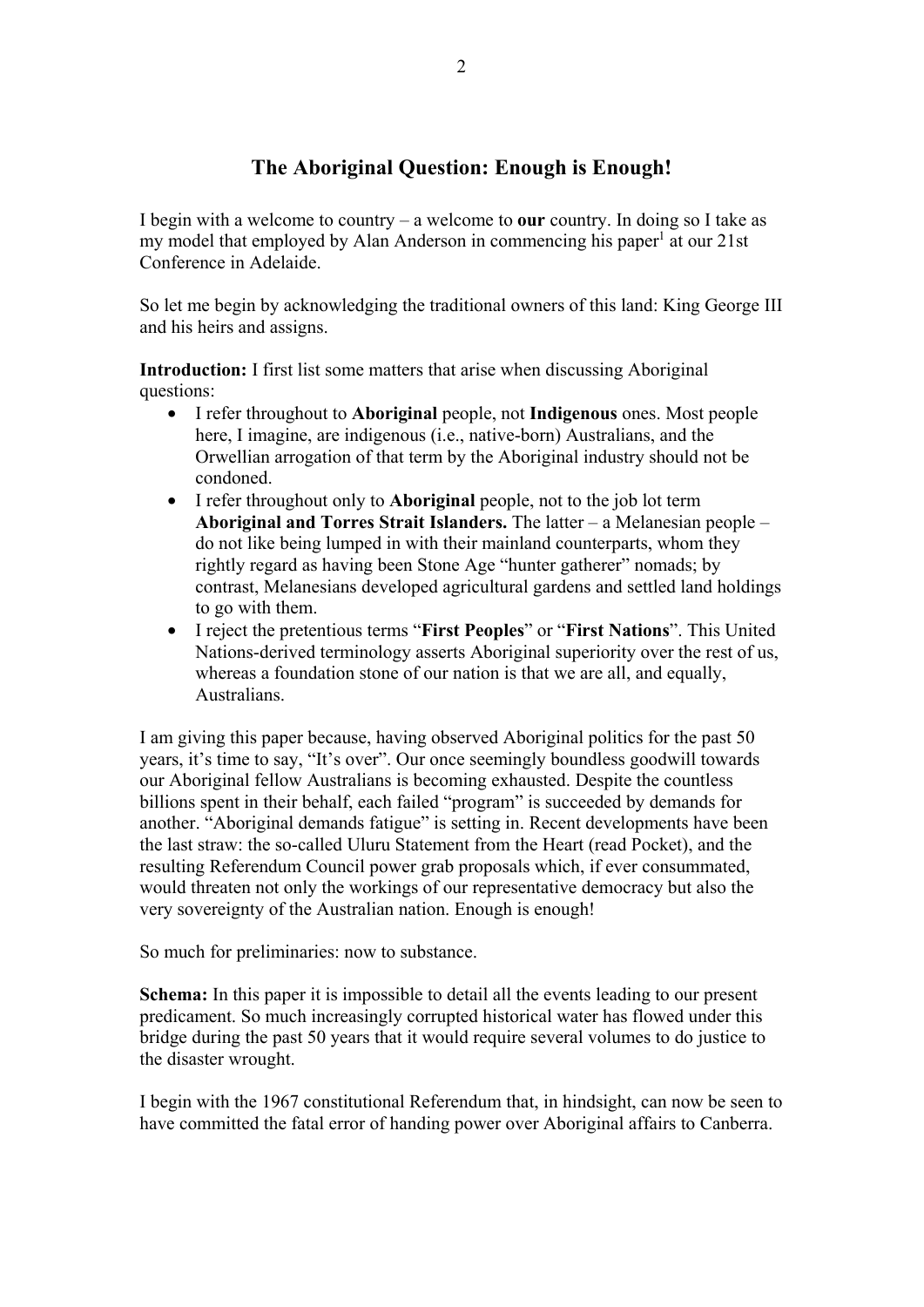During the next 25 years (1967-92), federal governments of both political persuasions pursued broadly similar, and broadly equally mistaken, policies.

The next milestone is the High Court's 1992 decision in *Mabo*, when six of the seven Justices so far forgot themselves as to deliver what clearly ranks as the most legally indefensible decision in that Court's history (notwithstanding several competitors for that ranking).

Not content with the damage flowing from that judgment, the Keating government then enlarged upon it via the *Native Title Act 1993*.

Next we had the National Inquiry into the Separation of Aboriginal and Torres Strait Island Children from their Families, which in 1997 produced its "Bringing Them Home" report, thereby inventing the still extant myth of the so-called "Stolen Generation" (sometimes even rendered in the plural).

In 1999 the Howard government sought to amend the Preamble to our Constitution to mention our original inhabitants, the first significant step in what has since become the "Recognition" project.

The "Stolen Generation" myth was revisited in 2008, with a "National Apology" delivered in Parliament by Kevin Rudd, echoed by the equally deluded Brendan Nelson.

The "Recognition" project was formally initiated in 2010 by the Gillard government, appointing a so-called Expert Panel to consider that matter and make recommendations.

Thereafter, a series of such bodies appointed by successive governments has recently culminated in a proposal for a constitutional provision establishing a special Aboriginal body sitting alongside our already representative Parliament, and empowered to "give advice" on (what would quickly become) almost all Commonwealth legislation.

**The 1967 Referendum:** In saying earlier that, in hindsight, the 1967 constitutional amendment was in error in handing power over Aboriginal affairs to Canberra, I was not seeking to criticize the 90.77 per cent of voters who on 27 May, 1967 were responsible. I was then on leave from the Commonwealth Public Service, and living in Washington,  $DC^2$  I am not even sure that I voted, but if I did, I would probably also have voted "Yes". Many years later my old friend, the late Ray Evans, told me he had firmly voted "No", because giving more power to Canberra was always a bad idea. How wise he was.

The Referendum sought to amend s.51(xxvi) of the Constitution, which originally gave the federal Parliament, "subject to this Constitution", the power "to make laws for the peace, order and good government of the Commonwealth with respect to: … (xxvi) the people of any race, other than the aboriginal race in any State, for whom it is deemed necessary to make special laws". The federal Parliament thus had no powers to make special laws for Aborigines other than in its Territories.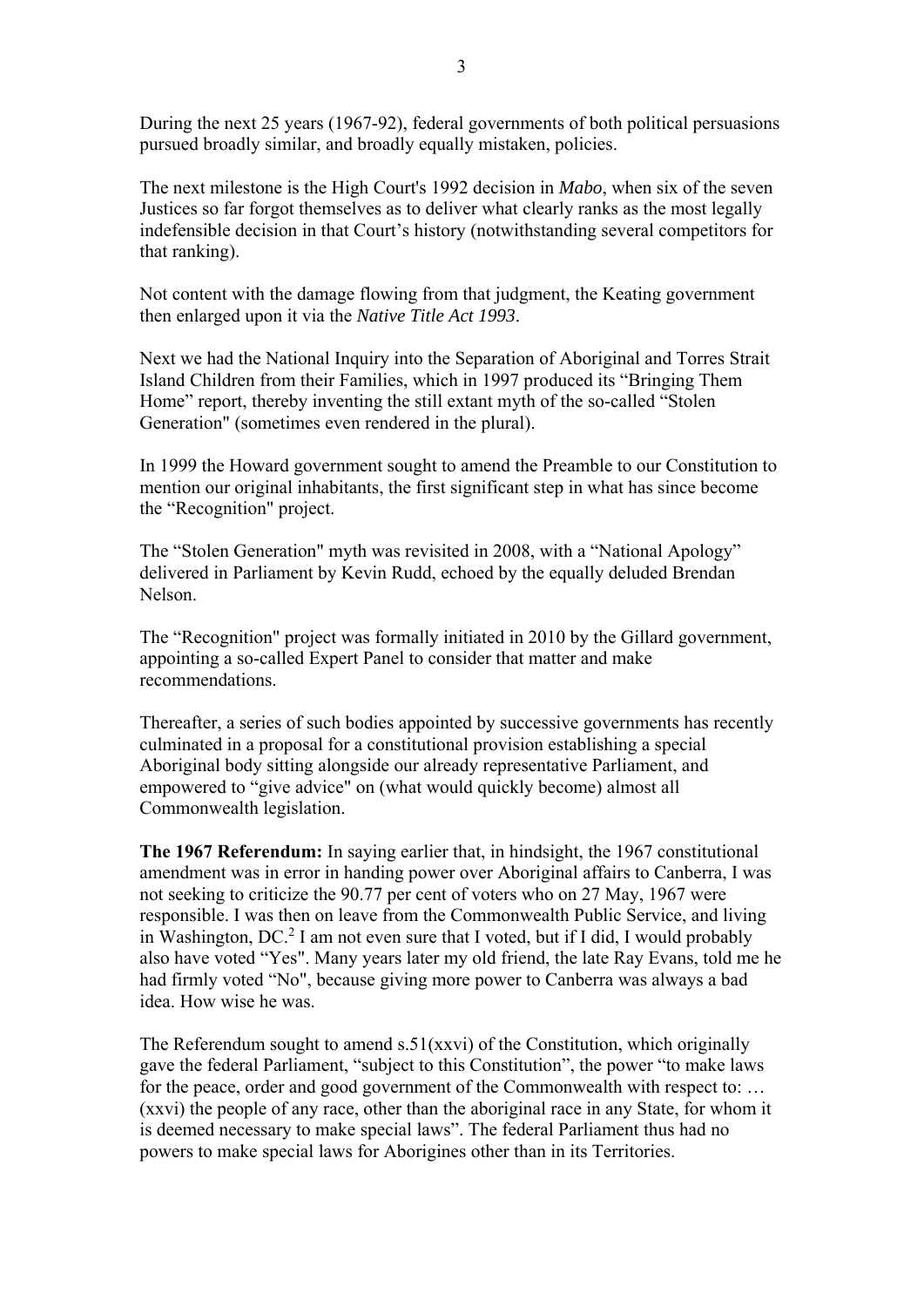The overwhelmingly positive Referendum vote reflected a widespread attitude of goodwill towards Aborigines felt by almost all Australians. Today, however, Aboriginal industry spokespeople normally revile the amendment, saying "it hasn't done anything for us", and that (they argue) the federal Parliament has used it to make special laws **against** Aboriginal interests.3 The example most often quoted is the Howard government's "intervention" to deal with the endemic sexual and other abuse of Aboriginal children revealed by the Northern Territory's "Little Children are Sacred" report<sup>4</sup> in 2007.

The complaint that the 1967 amendment "hasn't done anything for us" reflects both the lies told in the lead-up to the Referendum by its proponents, both Aboriginal and non-Aboriginal, which raised false expectations, and the continuing reality that inserting words in a constitutional rule book is no substitute for what John Howard later called "practical reconciliation" (measures to improve Aboriginal health, education and so on). $5$ 

**The 1967-92 Period:** The 25-year period following the Referendum saw governments of both political persuasions stumbling from one failed policy to the next. Here I merely set out, staccato, some of that period's main features:

- In 1967, Prime Minister Harold Holt appointed H.C. ("Nugget") Coombs as Chairman of a new Council of Aboriginal Affairs. In that role (until 1973) he embarked on what was to become a 30-year personal project to destroy our national sovereignty.
- In 1972 the Whitlam government established the National Aboriginal Consultative Committee, the first national body to be elected by Aborigines. Although its role was purely advisory, it was seen as a first step towards Aboriginal "self-determination".
- In 1973 the Whitlam government established the first separate Department of Aboriginal Affairs. Scandals surrounding misuse of public moneys soon began erupting.
- In 1977 the Fraser government replaced the National Aboriginal Consultative Committee with the National Aboriginal Conference. In 1979, this body proposed a treaty (sic) between the Australian government and Aboriginal "nations" (sic). $6$
- In 1981, functions of the Council for Aboriginal Development, previously established by the Fraser government, were taken over by the Aboriginal Development Commission.
- In 1990 the Hawke government merged the functions of the Aboriginal Development Commission with those of the Department of Aboriginal Affairs to create the Aboriginal and Torres Strait Islanders Commission (ATSIC),<sup>7</sup> which became formally responsible for overseeing government programs (e.g., health, education) as they affected Aborigines.<sup>8</sup>
- In 1991, the Hawke government (with unanimous cross-party support) established the Council for Aboriginal Reconciliation "to promote a process of reconciliation between Aboriginal and Torres Strait Islanders and the wider Australian community", based on "an appreciation of indigenous cultures and achievements … of … the indigenous peoples of Australia". Since the "achievements" of Aboriginal hunter-gatherers prior to European settlement are hard to discern, and since the less said the better about their fundamentally violent and pay-back-ridden "culture",<sup>9</sup> one might have thought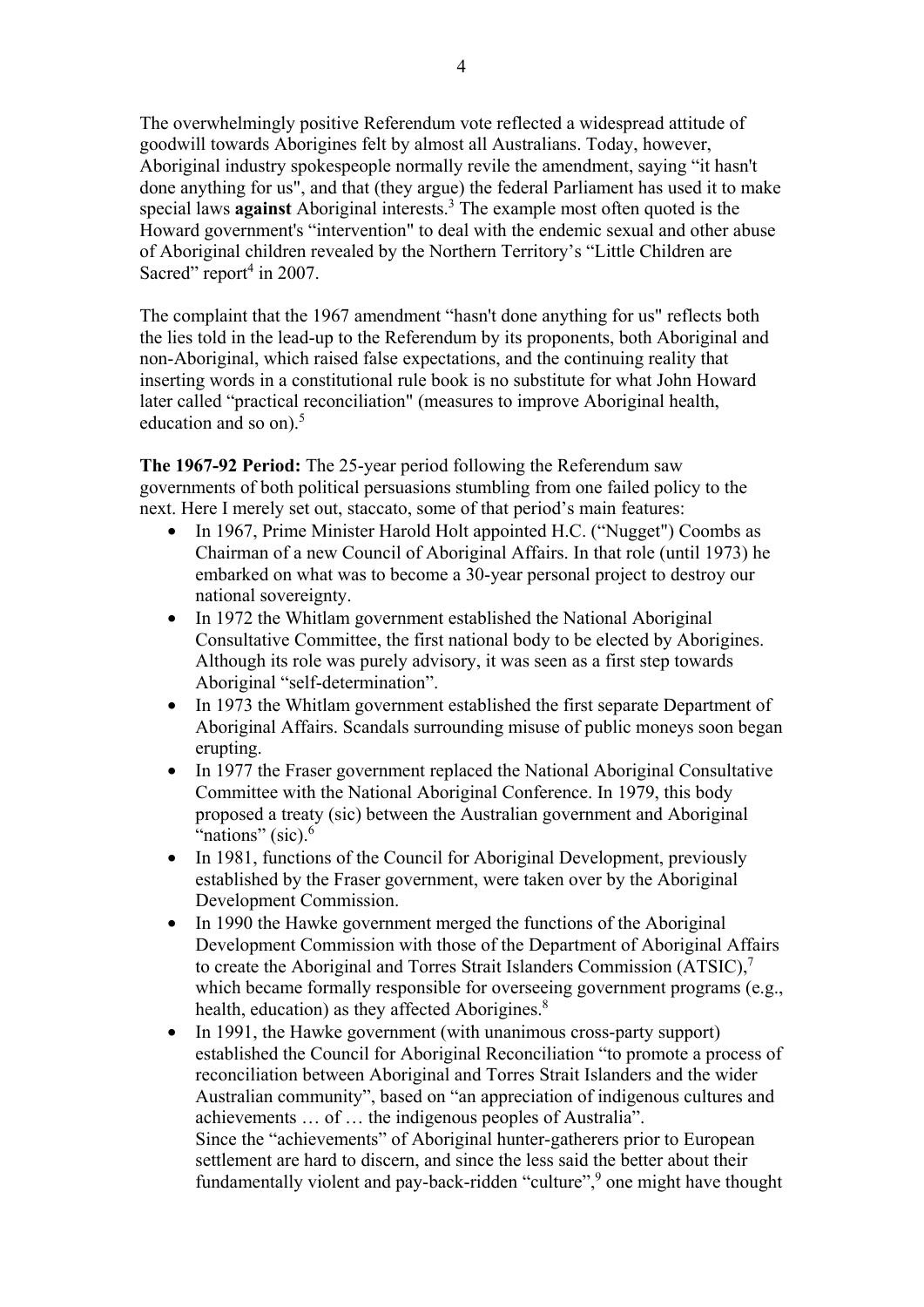this body would have had its "appreciation" work cut out. It did however provide well-remunerated positions for both Aboriginal and non-Aboriginal activists, for whom this was a nice little earner.

Throughout these 25 years of change, three things remained unchanging: the constant flow of public money, at first a trickle, building to a river, within which the Aboriginal industry has its being; the fact that, despite the money lavished upon them, the situation of "real" Aborigines does not seem to have improved; and the fact that, as each demand has been granted, it has been succeeded by a new one.

**Mabo:** When most people think of the *Mabo Case*, they think of the High Court's 1992 judgment. In fact, that was *Mabo (No.2)*, which originated in a High Court action brought in 1982 by Eddie Mabo, a Meriam Islander, claiming title to land on Murray Island. Because of legislative intervention by the Queensland government, that claim only reached the High Court in 1986.

The Court was then presided over by Sir Harry Gibbs<sup>10</sup> – later the inaugural President of this Society – and it determined that, before hearing the case further, it needed to be satisfied on the facts. It therefore appointed Queensland Supreme Court Justice Moynihan to inquire into and report on them. However, his hearings were put on hold when Eddie Mabo and others launched a new High Court action challenging the constitutional validity of the aforementioned Queensland legislation.

When that second case was heard in 1988, the Court's composition had changed following Sir Harry's retirement,<sup>11</sup> succeeded as Chief Justice by Sir Anthony Mason. The plaintiffs won the case, which became *Mabo (No.1).* Justice Moynihan then resumed his hearings, and in late 1990 delivered his determination on the facts. His report, although couched in appropriately discreet terms, made it clear that in his judgment Eddie Mabo was not a witness of truth. The facts thus determined (albeit effectively ignored), the High Court was then able to begin hearing the legal arguments.

I said earlier that the judgment (six to one) in that case clearly ranks as the most legally indefensible decision in that Court's history. In a paper to this Society in 1993,<sup>12</sup> the late S.E.K. Hulme, QC scarified not only the judgments of the six perpetrators, but also Mason's lack of judicial leadership in merely assenting to Justice Sir Gerard Brennan's lead judgment rather than delivering one of his own.

In brief, Hulme said:

- The Court was hearing a case about land holdings in the Meriam Islands.
- Whatever the merits of that case (on which Justice Moynihan had raised the gravest doubts), evidence led in support of it had nothing to do with mainland Aborigines, an ethnically and culturally distinct people.
- At no time throughout was **any** evidence led bearing on the mainland.
- Statements by at least two Justices (Deane and Gaudron) revealed that their joint judgment had been influenced by the writings of historian (sic) Henry Reynolds, even though those writings were not before the Court and were therefore unable to be challenged.
- In its dealings with the *terra nullius* doctrine, the Court had simply fallen into error.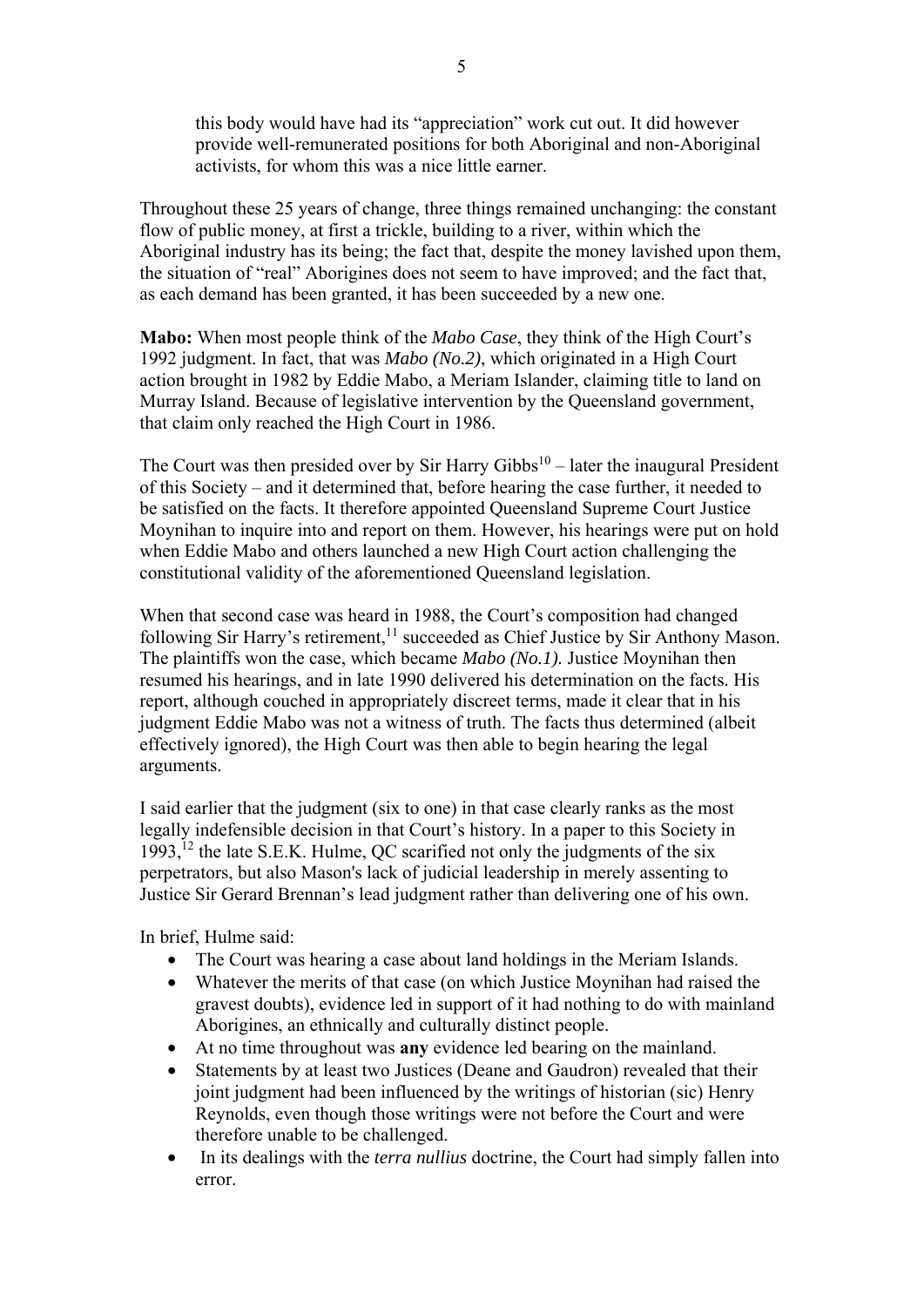Summing up, Hulme said: "With no mainland issue, with no evidence as to the mainland, with no parties concerned with any mainland issue, without argument as to any mainland issue, the High Court proceeded to destroy what Deane and Gaudron JJ. described (175 CLR at p.120) as 'a basis of the real property law of this country for more than a hundred and fifty years'".13

I also mention opinions of two other eminent jurists, both of them former members of this Society.

In an address launching the inaugural volume of our Proceedings, the late Roddy Meagher, then an outstanding Justice of the New South Wales Court of Appeal, said:14 "… in the *Mabo Case*, the judgment of Brennan J. … said there were two ways of approaching the question of whether the natives in question owned the land in question. One way was to apply the existing legal authorities. … But his Honour spurned such an approach and thought it more palatable to invent a new law".

In a foreword to a book of essays about *Mabo*, the late Sir Harry Gibbs described the decision as "judicial activism" in "departing from principles that were thought to have been settled for well over a century". The Court, he said, "applied what some of its members perceived to be current values" of the Australian people: but "the further question arises whether in fact those values are widely accepted in the community".<sup>15</sup>

Finally, and particularly troubling, was the claim by the perpetrators of this judicial outrage that the case was decided as a matter of common law. The common law, comprising the accretion of judge-made decisions (as opposed to statutory law, based on legislation enacted by Parliament), is by definition a body of law built up slowly over time by small alterations to previous judgments. In its very nature it has never, in any national jurisdiction in which it prevails, involved revolutionary change. Yet in *Mabo (No. 2),* six Justices of our High Court not only effected a revolution in our settled property law, but subsequently also had the effrontery to describe that judgment as a common law decision.

No wonder that, from that day onwards, those six Justices, and the High Court as an institution, have been widely held in contempt.

**The** *Native Title Act 1993***:** Since *Mabo (No.2)* was not decided on constitutional grounds, the Keating government could have legislated to over-rule the Court's destruction of Australia's previously settled property law. Instead, it doubled down on the Court's behaviour by enacting the *Native Title Act 1993*, which rendered the new form of title a much more serious threat to Australia's future well-being than the original form invented by the Court.

In particular, by providing that Aboriginal holders of native title to a land-holding would have a "right to negotiate" with anyone that wanted to come onto that land to do business, it ushered in a governmentally-condoned form of blackmail and officially sanctioned extortion. This became a matter of particular concern to mining companies seeking to explore for, or subsequently mine, mineral deposits, for whom being delayed in those endeavours was costly. The handouts thereby extracted were a clear example of "go away money".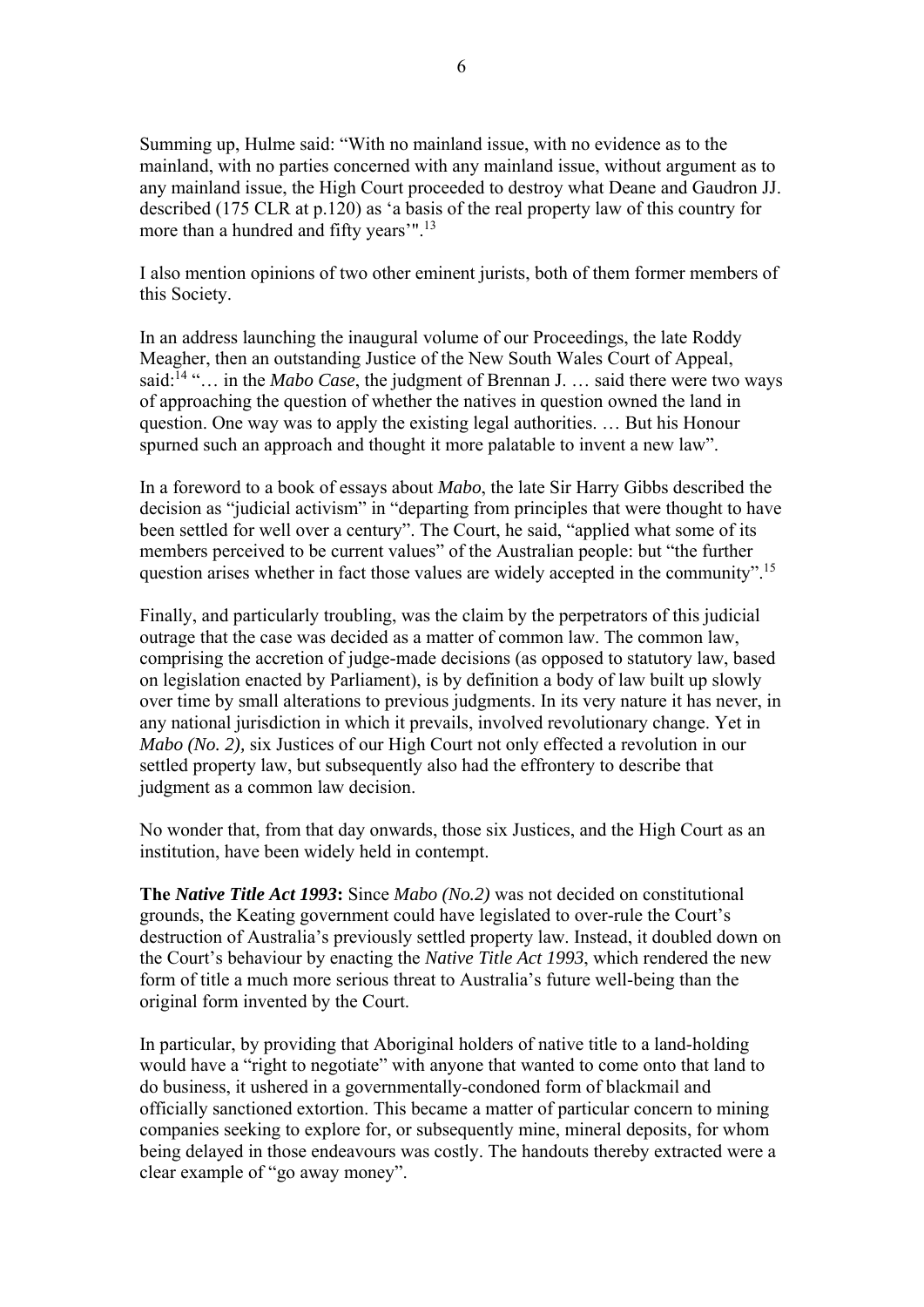Four years after *Mabo (No.2)*, the High Court was confronted with another almost equally important decision in the *Wik Case*, when the northern Queensland Wik people brought an action claiming native title over a property held under pastoral leasehold title. The *Mabo* decision had made it clear that once Crown land had been alienated by granting it as freehold, native title was extinguished, and it was understood that this also applied to alienation via grants of leasehold. Indeed, during the passage of the *Native Title Act 1993* through Parliament, Prime Minister Keating had unequivocally assured the nation to that effect. In *Wik*, however, the Court now found otherwise.16

Apart from the outcome itself, two things were notable about that decision. First, it was reached by a 4-3 majority, with Chief Justice Brennan (Mason's successor) in the minority.<sup>17</sup> Second, the decision, although anticipated for some months in late 1996, was only released on Christmas Eve – the sort of action usually associated with politicians with something to hide, rather than with putatively upright Justices of our highest Court.

The shock of this decision reverberated throughout the pastoral industry and beyond. This time, however, the situation differed from 1992: John Howard had become Prime Minister. Unlike Keating, who had moved to make things even worse than the Court had, Howard moved to overturn *Wik*. By enacting the *Native Title Amendment Act 1998*, his government, while not completely reversing *Wik*, at least mitigated many of its worst effects.<sup>18</sup>

**The "Stolen Generation" Myth:** There had long been claims that, earlier, State government authorities had removed part-Aboriginal (and some wholly Aboriginal) children from their parent(s) against the latter's will, and that these removals originated in racist motivations aimed at "breeding out" Aboriginality. In 1995 the Keating government set up the National Inquiry into the Separation of Aboriginal and Torres Strait Island Children from their Families, chaired by the head of the Human Rights and Equal Opportunity Commission, Sir Ronald Wilson,  $QC<sub>19</sub><sup>19</sup>$  assisted by another Commission member, the Aboriginal Social Justice Commissioner, Mick Dodson.

To say that the "Bringing Them Home" Report of this Inquiry was a travesty would over-rate it. To say that a former High Court Justice could lend his name to the processes involved, and the recommendations flowing from them, would normally invite disbelief.

During a 17-month inquiry, Wilson and Dodson heard what they loosely described as "testimony" from 535 Aborigines, and received submissions from a further 600. Noting that "between 1910 and 1970, up to 100,000 Aboriginal children were taken from their parents and put in white foster homes", the Report described this as "genocide". As usual in Aboriginal affairs, its recommendations<sup>20</sup> focused on monetary compensation. This was to be "widely defined to mean 'reparation' ", and be available not only to "individuals who were forcibly removed as children" (never mind the reason for removal), but also to "family members who suffered as a result of their removal", and to "communities which, as a result … suffered cultural and community disintegration", as well as "descendants of those forcibly removed … ."<sup>21</sup>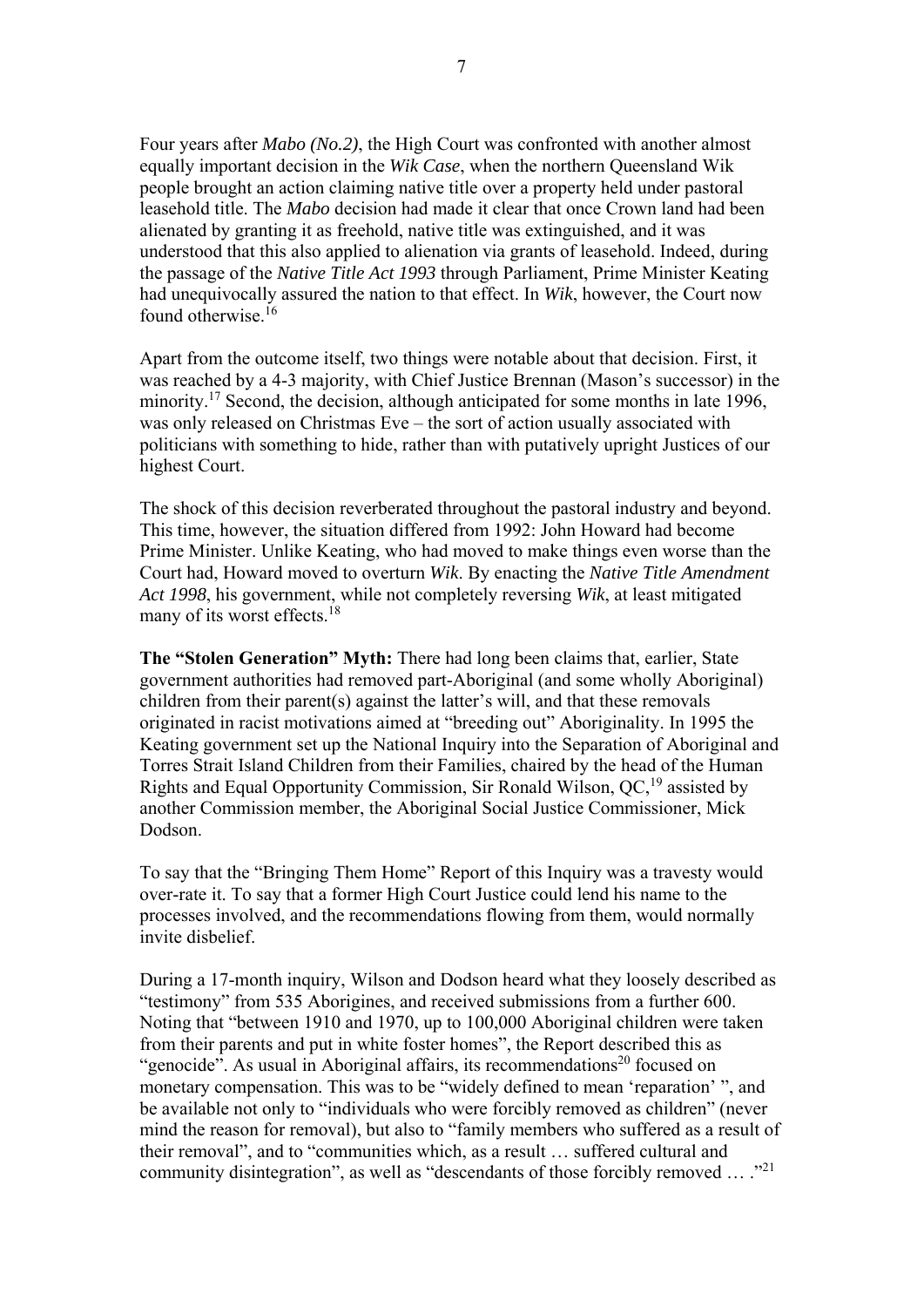Among many other demands was that a national "Sorry Day" should be initiated, "to be celebrated each year to commemorate the history of forcible removals and its effects".

As distinct from this pack of lies, what were the facts? Here are a few:

- Wilson and Dodson made no attempt to check the veracity of the "testimony" of those 535 Aborigines, and those responsible for the alleged "thefts" were given no opportunity to defend their reputations.
- Subsequent court cases, brought by Aborigines to establish their "stolen" status, have all resulted (except in one case) in their claims being dismissed as groundless.
- Since those behind bringing these claims would certainly have chosen those most likely to succeed, the others clearly had even less foundation.
- In the one case where the claim was upheld, the Aboriginal boy in question was **not** originally "stolen", but brought to an Adelaide hospital for treatment. When his parents never reclaimed him, and efforts to locate them had failed, a nurse arranged for a State authority to place him with a foster family. There he grew up in what he later described as a happy relationship with his (non-Aboriginal) foster parents. Nevertheless, the court found he was "stolen", and awarded significant "compensation" to atone for the error of giving him a happy life. $^{22}$  As they say, "The law is an ass".
- While the number of Aboriginal children removed from their parent(s) during 1910-1970 may well have been broadly accurate, that says nothing about the reasons for removal. Keith Windschuttle's magisterial work "The Fabrication of Aboriginal History",23 shows that in every case cited the reasons involved protecting the child from the dangers to it in its Aboriginal community.
- Were any further proof needed, note that almost 50 years later the number of Aboriginal children being removed each year today from their Aboriginal parents to protect them from physical (including sexual) abuse actually exceeds the earlier annual numbers. That is despite the authorities' extreme reluctance to do so, for fear of being again accused of "stealing" those children.

Despite the intellectual poverty of the "Stolen Generation" myth, it has remained firmly entrenched in the national consciousness. The only bright spot in the 20 years since the Report was delivered was that, despite unremitting pressure to do so, John Howard refused to make any "national apology".

**The 1999 "Preamble" Referendum:** Having just praised John Howard, let me now criticize him. In 1999 he was persuaded by Noel Pearson that the Preamble to our Constitution should be amended to mention our original inhabitants – the first step in what has since been called the "Recognition" project.

Our then President, Sir Harry Gibbs, presented a notable critique of the ensuing bizarre Referendum proposal to our 11th Conference. In his paper, "A Preamble: The Issues",  $24$  he said: "It must then surely be agreed that only those things should be said [in the Preamble] which would meet with the general approval of the Australian community. Clearly, a statement affirming the original occupancy and custodianship of Australia by Aboriginal peoples would not meet this test".25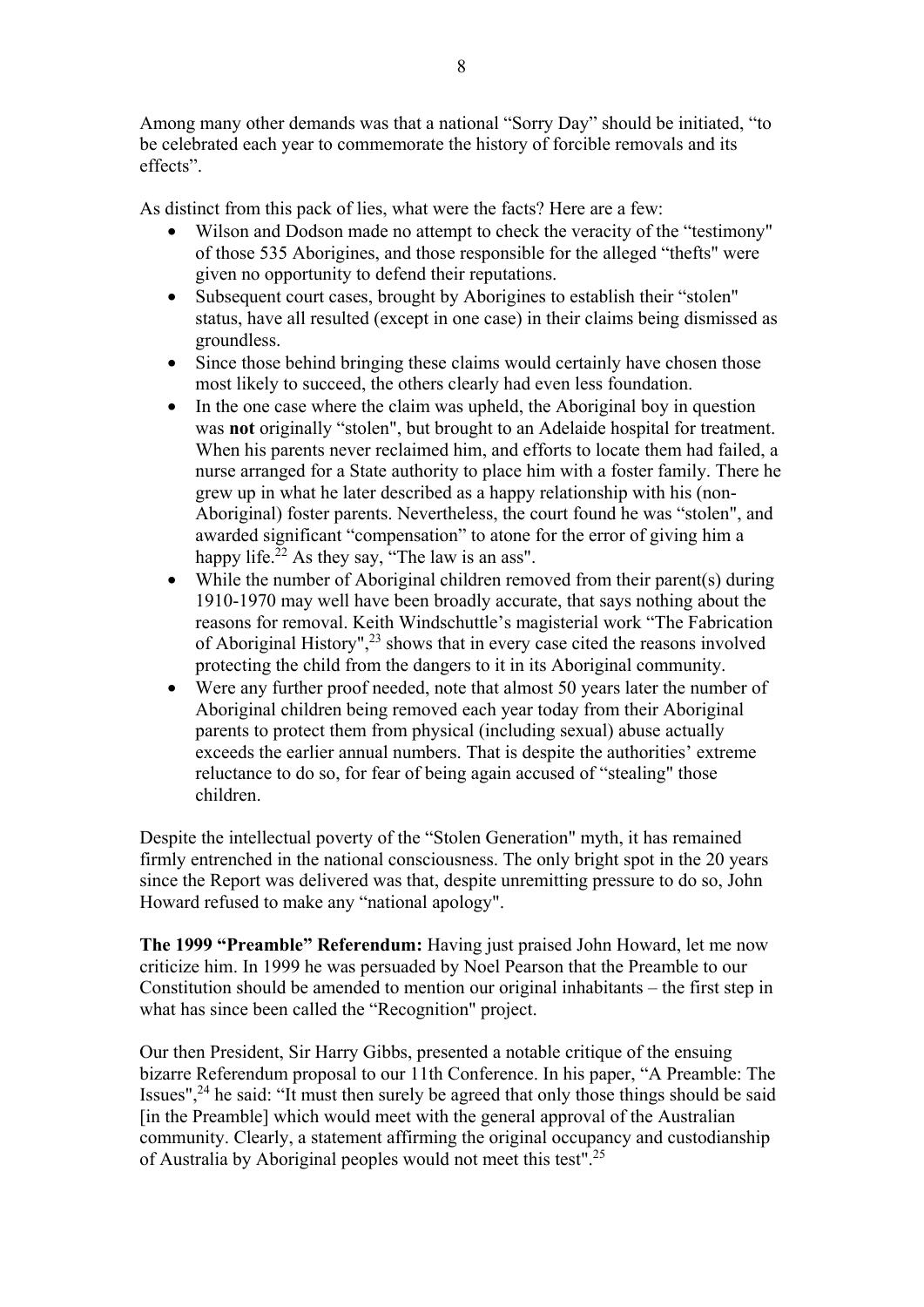Nevertheless, the Howard government did put its proposal to a Referendum, concurrently with that for making Australia a Republic. The conflagration that consumed the latter was severe enough: but it was as nothing to the inferno that devoured the Preamble proposal, with a national "No" vote of 60.66 per cent recorded. Not only was it rejected in every State and the Northern Territory, but also even in the ACT.

**Apology for the "Stolen Generation":** On 13 February, 2008 Kevin Rudd delivered to Parliament a so-called "National Apology" to the "Stolen Generation". In a *Quadrant* article, "Time to Stop the Dreaming", I said of this that "the more one thinks about the Prime Minister's recent apology, the more it resembles" the 1967 Referendum. "Both were marked by an upwelling of emotion, a storm of generally uninformed media chatter, an event reverberating for a few weeks, and subsequent failure both then and (I predict) now to address the real problem".<sup>26</sup>

Rudd's apology, I said: "… fully accepts, without question, the tissue of lies, halftruths and evasions that constituted the *Bringing Them Home* report. … The statement also parades, as fact, one untruth after another. For example, 'between 1910 and 1970, between 10 and 30 per cent of all Indigenous children were forcibly taken from their mothers and fathers'. In fact, while some children were "forcibly taken" by welfare officers – almost always to protect them from the dreadful consequences if they were not – a great many were voluntarily handed over by their mothers (or sometimes, as in Lowitja O'Donohue's case, their fathers). … This massive lie, now publicly sponsored by no less than our Prime Minister, will now be recycled over and over again with the stamp of his authority upon it … .

"Even more important, however, is Mr Rudd's statement that 'Symbolism is important, *but unless the great symbolism of reconciliation is accompanied by an even greater substance, it is little more than a clanging gong'.* (My original italics) … as they listened to these words, the compensation crowd must have been hugging themselves".27

Rudd's "National Apology" was built around those same elements which, time after time, have characterised the Aboriginal industry: historical fabrication, street theatre, demands for money under the pretext of "compensation" for historically untruthful wrongs, and evasion of the real problems besetting Australian Aboriginality, stemming from the very nature of Aboriginal culture itself.

**National Congress of Australia's First Peoples (NCAFP):** As mentioned earlier, in 1990 the Hawke government created the Aboriginal and Torres Strait Islander Commission (ATSIC), which became formally responsible for overseeing government programs as they affected Aboriginal people. Having led to one public scandal after another – and they were only the ones we came to know about! – this corrupt body was abolished in 2004 by the Howard government, with Labor's support.

ATSIC's abolition removed all those well-paid jobs that for 15 years had sustained so many high-on-the-hog lifestyles for those in charge of, or employed by, it. Clearly, this would not do. Predictably therefore, in April, 2010 one of the last actions of the (first) Rudd government was to establish a new national representative body for Aboriginal Australians, the National Congress of Australia's First Peoples.<sup>28</sup> Set up as a private company, it was to "give advice, advocate, monitor and evaluate government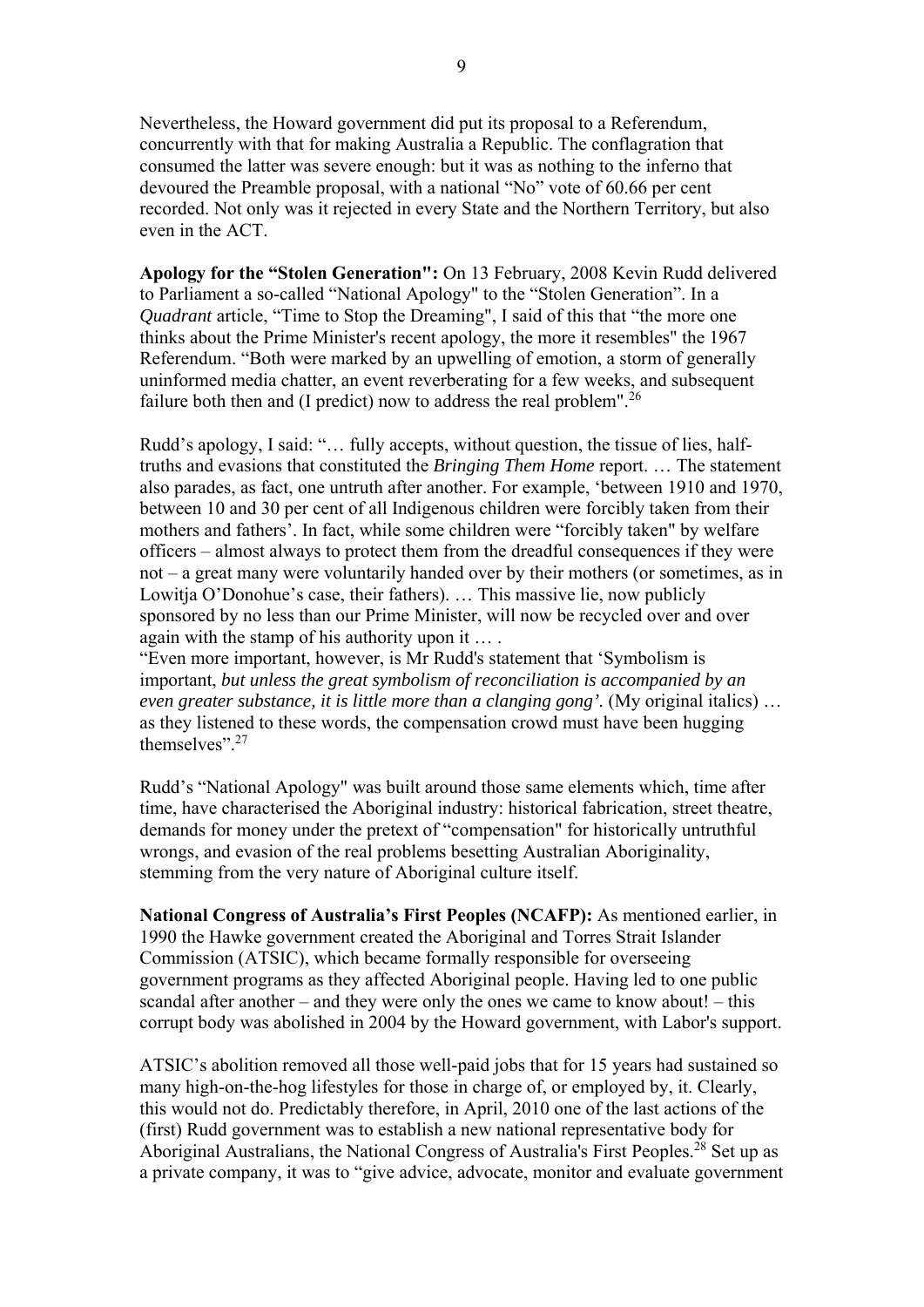programs". In practice, its chief function was to restore some of those well-paid sinecures that ATSIC's abolition had removed. Successive governments funded this institutional waste of space until, in May 2016, even the Turnbull government ran out of patience, and government funding was cut off. Although the NCFAP still formally exists, it seems likely that, so long as there is no longer a taxpayer-provided honeypot, little more will be heard of it.

**The "Recognition" Project: (1) The "Recognise Campaign":** In 1991 the Hawke government enacted the *Council for Aboriginal Reconciliation Act 1991*, under which the Council for Aboriginal Reconciliation was established. Ten years later, the Council established a new private (i.e., incorporated) body, Reconciliation Australia (which subsequently superseded its creator). This body pursues a bewildering array of "initiatives" and "programs" in workplaces, schools (including "early learning" centres) and Aboriginal communities, including organising annually a so-called National Reconciliation Week from 27 May through 3 June.<sup>29</sup>

In 2006, Prime Minister Howard and Professor Mick Dodson launched the Reconciliation Action Plan, to be administered by Reconciliation Australia. Chief among its activities has been the "Recognise Campaign", aimed at boosting support among Australians for recognising Aboriginal and Torres Strait Islander peoples in the Constitution.

**The "Recognition" Project: (2) The Expert Panel on Constitutional Recognition of Indigenous Australians:** On 8 November, 2010 Julia Gillard proposed a Referendum to amend our Constitution to "recognise the special place of our first peoples". She appointed an Expert Panel on Constitutional Recognition of Indigenous Australians, Co-Chaired by Professor (now Senator) Pat Dodson and Mr Mark Liebler, with terms of reference "to report to the Government on the options for constitutional change and approaches to a referendum that would be most likely to obtain widespread support across the Australian community".

In *The Australian* a fortnight later I asked, "What is it about our politicians (from all sides) that moves them to these flights of faux-symbolic fancy? ", and "Whatever became of that once famous Australian national characteristic, a keen eye for bullshit?".

Recalling the fate of the 1999 Preamble Referendum, I noted that: "This constitutional corpse was disinterred in 2007, when a desperate John Howard, clutching at a straw proffered to him by an opportunistic Noel Pearson, promised to revive it if re-elected. He wasn't, and we were spared the embarrassment of seeing an otherwise highly respected Prime Minister twice make a fool of himself on the same subject".<sup>30</sup>

On 16 January, 2012 this Expert Panel reported, recommending a "package of measures", including:

- Removing Sections 25 and 51(xxvi) from the Constitution.
- Recognising Aboriginal and Torres Strait Islander peoples in the Constitution through a new head of power to make laws on their behalf (Section 51A).
- A new provision specifically relating to recognition of Aboriginal and Torres Strait Islander languages (Section 127A).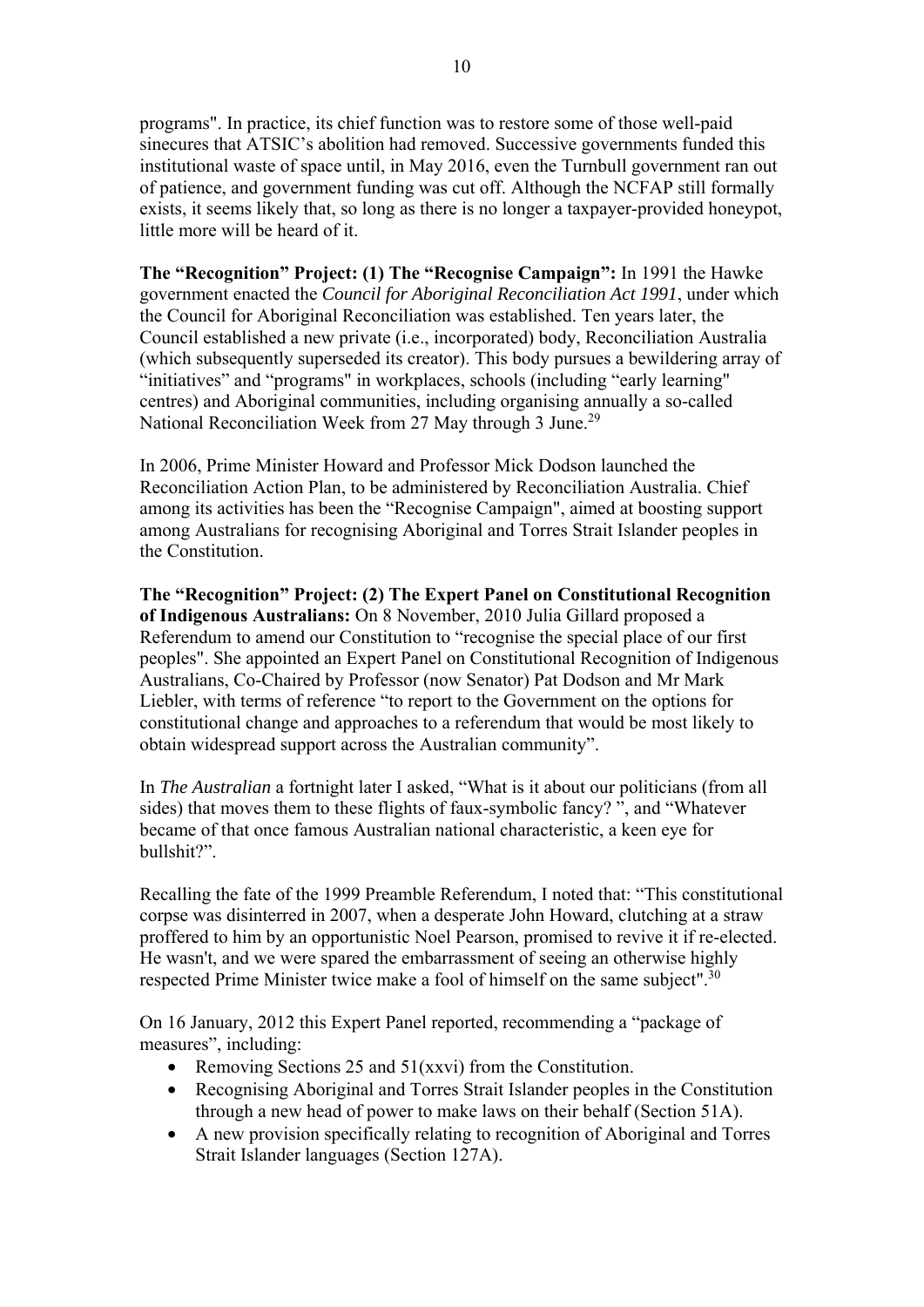• A new provision removing any future capacity on the part of the Commonwealth, the States or the Territories to discriminate on the imputed ground of "race" (Section 116 A). $31$ 

**The "Recognition" Project: (3) The Joint Select Committee on Constitutional Recognition of Aboriginal and Torres Strait Islander Peoples:** After considering the Expert Panel's report, the Gillard government next moved to establish a parliamentary Joint Select Committee on Constitutional Recognition of Aboriginal and Torres Strait Islander Peoples, "to inquire into and report on steps that can be taken to progress towards a successful referendum on Indigenous constitutional recognition". This was agreed by Parliament on 28 November, 2012 but no action ensued until a year later under the Abbott government, when the Committee finally got under way under the Chairmanship of two Aboriginal parliamentarians, Ken Wyatt and Senator Nova Peris.

The Joint Select Committee produced three reports – an Interim Report in July, 2014; a Progress Report in October, 2014; and a Final Report on 25 June, 2015. It recommended, *inter alia*, that Section 51(xxvi) of the Constitution should be repealed, saying, "The Committee heard that Aboriginal and Torres Strait Islander peoples will accept nothing less than a protection from racial discrimination in the Constitution".<sup>32</sup> This bold statement notwithstanding, the Committee's actual recommendations consisted of a series of "options for consideration" by the Parliament.<sup>33</sup> To say that this was unhelpful would seem an understatement.

**The "Recognition" Project: (4) The** *Aboriginal and Torres Strait Islander Peoples Recognition Act 2013***:** Given the snail's pace at which, otherwise, the "Recognition" project was moving, politicians (from both sides) proceeded to do what they do best – utter wordy declarations – by enacting the *Aboriginal and Torres Strait Islander Peoples Recognition Act 2013*. By this enactment, on 27 March, 2013 Parliament "affirmed its support for constitutional recognition". In voter-land, people yawned.

The Act, which "ceases to have effect at the end of 2 years after its commencement", was chiefly aimed, as Gillard said, at fostering "momentum for a referendum for constitutional recognition of Aboriginal and Torres Strait Islander peoples". To that end, it provided \$10 million towards a propaganda campaign by "Recognise". It also required the Minister to "cause a review to commence within 12 months of the commencement of this Act",<sup>34</sup> to "consider the readiness of the Australian public to support a referendum to amend the Constitution to recognise Aboriginal and Torres Strait Islander peoples".<sup>35</sup>

**The "Recognition" Project: (5) The Act of Recognition Review Panel:** That review was duly initiated by the Abbott government on 27 March, 2014. Chaired by former Deputy Prime Minister John Anderson, it reported on 19 September, 2014. Unlike most of its counterparts, this body not only carried out its work with businesslike expedition, but also seemed to retain some contact with reality. Among its more important conclusions were:

- "That levels of awareness and understanding of why change is needed, and what it would mean, are still low".36
- "There is evidence that we are losing momentum and awareness is drifting".<sup>37</sup>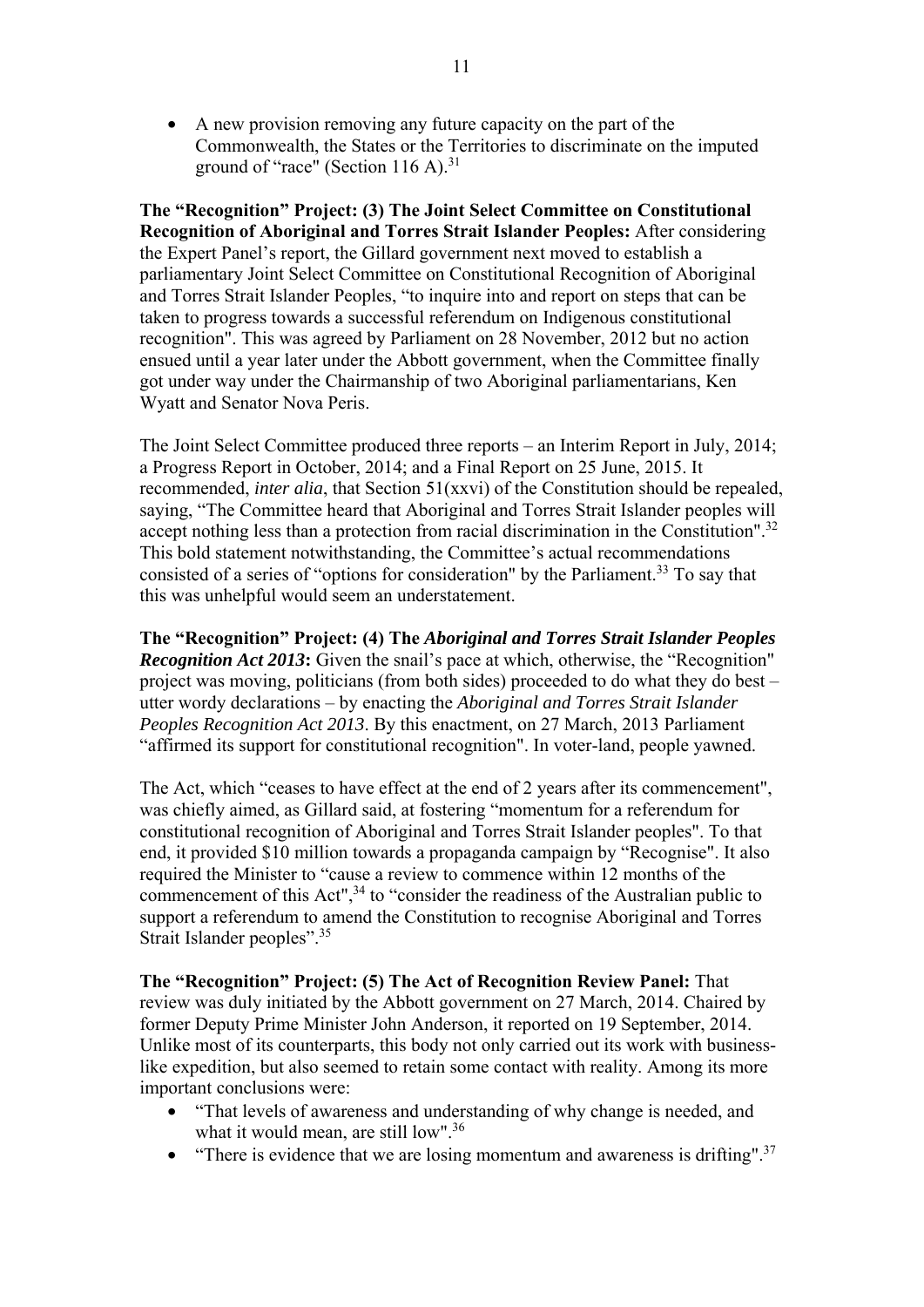• "Crystallising the question to be put to the Australian voters lies at the heart of the referendum".38

This was, perhaps, the first official intimation that the more electors were told about "Recognition" (at taxpayers' expense), the more disenchanted they were becoming; and that among the welter of proposals contesting for pride of place in a Referendum, electors were disinclined to favour any one of them.

**The "Recognition" Project: (6) The Referendum Council:** On 7 December, 2015 Malcolm Turnbull and Bill Shorten announced appointment of the Referendum Council, Co-Chaired by Patricia Anderson and Mark Leibler. Its task was "to consult widely throughout Australia and take the next steps towards achieving constitutional recognition of the First Australians".<sup>39</sup>

The Council first produced a Discussion Paper. Six months of meetings then ensued of various Aboriginal groups around Australia, all at taxpayers' expense. Apart from expressing their opinions on the Discussion Paper's options, these meetings elected "delegates" to attend a so-called First Nations National Constitutional Convention at Ayers Rock<sup>40</sup> in May, 2017.

Meanwhile, however, the usual suspects were at work "shaping the battlefield". In particular, Noel Pearson, aided and abetted by two members of this Society – Julian Leeser, now the Liberal Party Member for Berowra, and Dr Damien Freeman – produced the concept of a new, constitutionally entrenched, Aboriginal "advisory" body, to sit alongside Parliament and with the right to "advise" on any legislation it might consider affected Aborigines. It requires little imagination to see that quickly being construed to cover almost all legislation. All principles apart, consider the procedural nightmare resulting from any such arrangement. More importantly, this body would effectively institute another "right to negotiate", on an even more massive scale than the already existing, extremely damaging one created by the *Native Title Act 1993*.The kindest word to describe it is "ridiculous"; but as just noted, its ramifications would go far beyond procedural complexity and into the world of extortion with which the Aboriginal industry is already so familiar.

Nevertheless, when those 250 well-fed (and no doubt even better-watered!) Aboriginal delegates foregathered at Ayers Rock, this proposal was to figure centrally in their demands.

**The Uluru "Statement from the Heart":** Those demands emerged as a so-called "Statement from the Heart" and a Media Release "issued on behalf of the Referendum Council's Indigenous Steering Committee" by Pat Anderson on 26 May, 2017. Both documents voiced numerous emotional assertions along with three substantial proposals, which were:

- "Establishment of a First Nations voice enshrined in the Constitution";
- "A Makarrata Commission to supervise a process of agreement-making between governments and First Nations"; and
- A Declaration "that includes truth-telling about Aboriginal and Torres Strait Islander People's history".41

Consider some of those emotional assertions: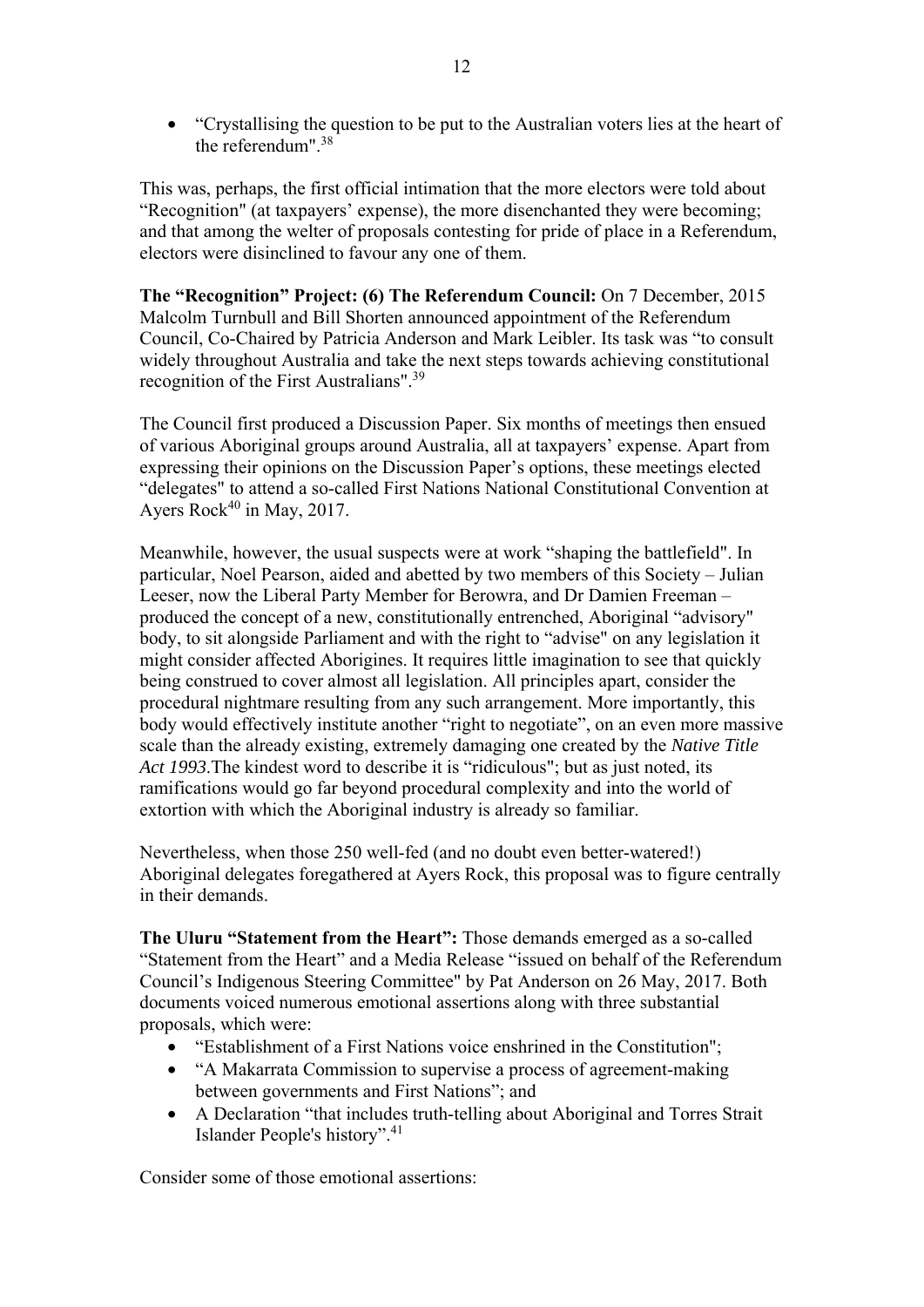- There is first the claim that "Aboriginal ... tribes were the first sovereign Nations of the Australian continent … more than 60,000 years ago". While nobody disputes Aboriginal habitation of our continent prior to European settlement, describing those tribes as "sovereign Nations" is nonsensical.
- "Sovereignty" connotes ownership, and mere occupation is not ownership. "Ownership" comes from settlement, and there was never any settlement by Aboriginal nomadic tribes. "Settlement" connotes (*inter alia*) agriculture, and a Stone Age hunter-gatherer people had no agriculture.
- Indeed, the Statement itself admits that "this sovereignty is a spiritual notion" – that is, not a legal one. Claims that this sovereignty (sic) "has never been ceded or extinguished, and co-exists with the sovereignty of the Crown", are piffle. Were this "sovereignty" claim not so sinister, it would be laughable.
- Next we are told that Aborigines "are the most incarcerated people on the planet"; that "our children are alienated from their families at unprecedented rates", and "our youth languish in detention in obscene numbers". Colourful language apart, these statements are broadly true; but the questions they invite have nothing to do with our oppression of our Aboriginal fellow Australians, and everything to do with the latter's own behaviour – including, in particular, behaviour towards their own children.
- Report after Report over the years has spelled out the relevant facts in invariably agonizing detail.42 To say, as the Statement does, that "when we have power over our destiny our children will flourish", invites derision; and to add that then "their culture will be a gift to this country", when it is that same violent and payback-ridden culture that is at the root of the evils previously enumerated,<sup>43</sup> has the same smell about it. If ever there were a case of "Physician, heal thyself", this is it.<sup>44</sup>
- As for the demand for "truth-telling about Aboriginal … people's history", will that serve to correct all the lies about extensive "massacres", "frontier warfare", "Stolen Generations", the romanticized "Dreamtime", and so on, to which we (and our children and grandchildren) continue to be subjected?
- The Statement concludes with the rhetorical flourish that, "In 1967 we were counted, in 2017 we seek to be heard". Am I the only person already halfdeafened by the past 50-year-cacophony of complaint?

**The Response to Uluru:** To judge by the sharply divided responses to the Uluru proposals, public controversy over them will make the Republic debate seem harmonious. I set out below three categories of response: some supportive ones; some critical ones; and a few by "dissident" Aboriginal commentators. **(a) Responses in Support:** In *The Australian* newspaper we quickly saw supportive articles from, among others:

- Paul Kelly, saying that the Statement "deserves a respect and evaluation by the political classes befitting its seriousness". "Immediate rejection", Kelly said, "betrays contempt for the diligence, realism and revisionism, this document embodies".45 That is absurd, and any referendum will not be the plaything of "the political class", but a matter for decision by real Australians living everywhere but Canberra. As for describing these fantasies as "realism", I must be using a different dictionary.<sup>46</sup>
- According to Kelly's article, Julian Leeser, MP has "called the Uluru Statement the 'big breakthrough'", saying that, "looking at the structures of government and offering a voice in policymaking, reflected the thinking of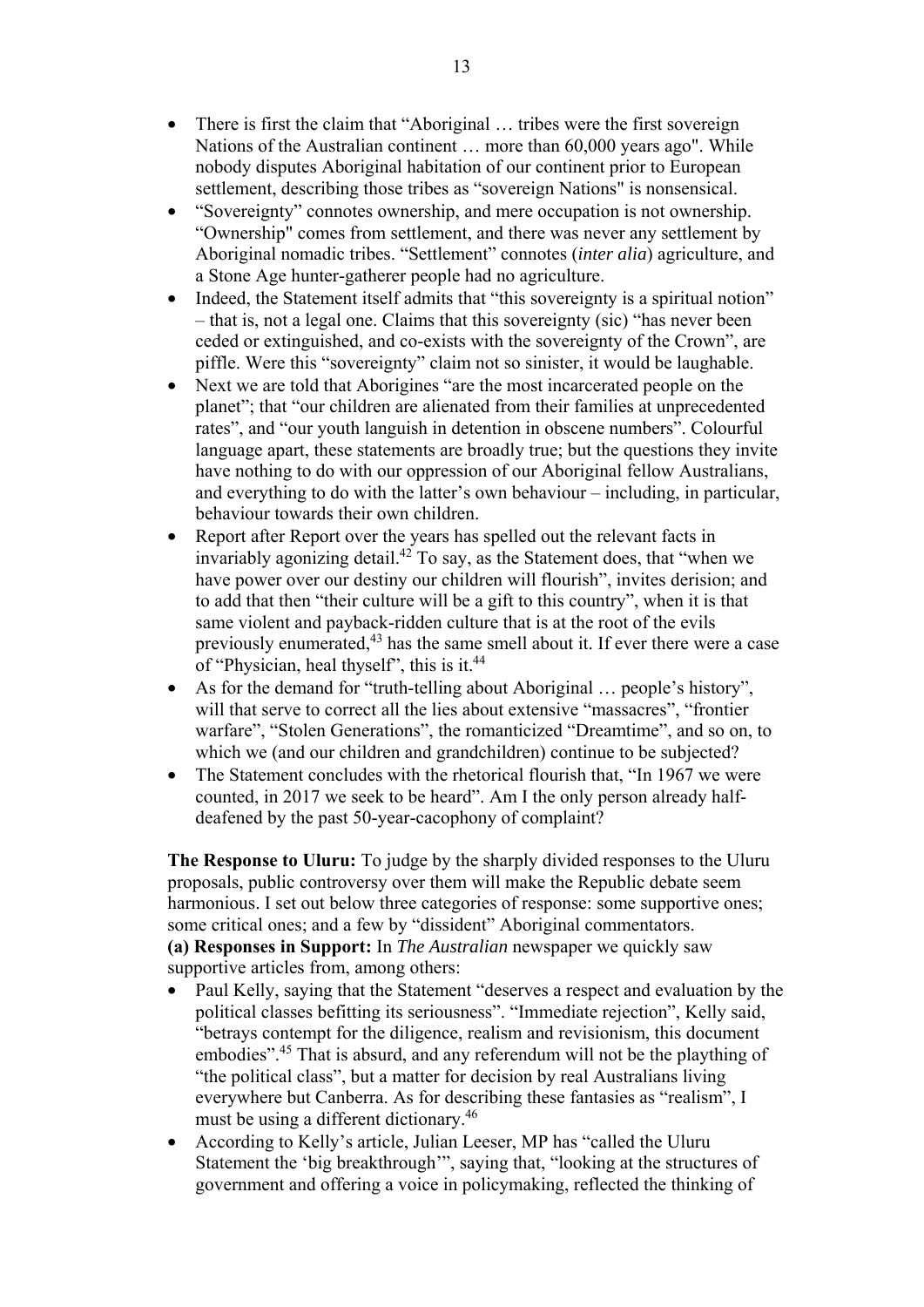Griffith and Barton and their colleagues who framed the Constitution, had they turned their minds to this issue"<sup>47</sup> This displays the same disrespect for the reputations of those no longer present to defend themselves, as the notorious suggestion during the Republic campaign that, had Sir Robert Menzies still been alive, he would have been urging a "Yes" vote.

- Father Frank Brennan, SJ began his response by suggesting that "Australians" of goodwill" would endorse all those emotional passages in the Uluru Statement. From that unpromising start, however, he conceded that, "Australians will not vote for a constitutional First Nations voice until they have first heard it and seen it in action" ..."<sup>48</sup> Just why Aborigines should be effectively given two votes in our parliamentary representational processes is unclear. In passing, Brennan also says that, "Presumably, this new legislated entity would replace the National Congress of Australia's First Peoples" – doubtless a shock to the seat-warmers still controlling that body. His conclusion is, "There is no quick fix … Successful constitutional change acceptable to the indigenous leaders gathered at Uluru won't be happening any time soon".<sup>49</sup> Amen to that.
- In reply to a Greg Sheridan article urging the Liberals to "join Barnaby" Joyce's Uluru rejection" (see below), Noel Pearson launched a venomous *ad hominem* attack on Sheridan. Describing his article as "an appalling commentary", and "offensive and obscurant", Pearson alleged that "his contempt for Aborigines is palpable and nauseating". His "intellectual dishonesty is flagrant", and his "idea of liberal democracy … is just an ideological fantasy … that assures Sheridan that his culture and heritage are reflected in it, but no one else's".50 There was more, but you get the drift. It may be appropriate here to note that Pearson has serious form in the personal abuse stakes. In 1996 he described John Howard's government as "racist scum".51 In 2014, then senior *Sydney Morning Herald* journalist Paul Sheehan, commenting on Tony Abbott's recent appointment of Pearson as a special adviser on indigenous affairs, detailed incident after incident when Pearson had delivered foul-mouthed tirades where "he dropped the 'c' bomb", often coupled with a racist epithet.<sup>52</sup>

Pearson is reported to have exercised those same talents at a meeting of the Referendum Council on 25 November, 2016 attended by the Prime Minister, the Leader of the Opposition, the Minister for Aboriginal Affairs, and four Aboriginal members of Parliament (including Ken Wyatt and Pat Dodson). At this meeting Pearson is said to have pressed for acceptance of his proposal for constitutional entrenchment of an Aboriginal "advisory" body, but after this was rejected as "unlikely to be supported by Australians" he is alleged to have abused Turnbull, Wyatt and Dodson in the foul-mouthed terms noted earlier by Sheehan. Pearson has denied this report, but the Member for Leichhardt, Warren Entsch, whose electorate includes most of Pearson's Cape York homeland, has said that, although not at the meeting, he was told what happened by "witnesses that were", adding that this was "the way Noel operates".<sup>53</sup>

• Three weeks after his earlier article, Noel Pearson wrote again, this time in conjunction with Shireen Morris and principally to object to criticisms raised earlier by several Aboriginal spokespeople (see below). This article took a more conciliatory line, seeking to portray the Uluru Statement's central demand as "simple", "modest" and "not new", having been first proposed in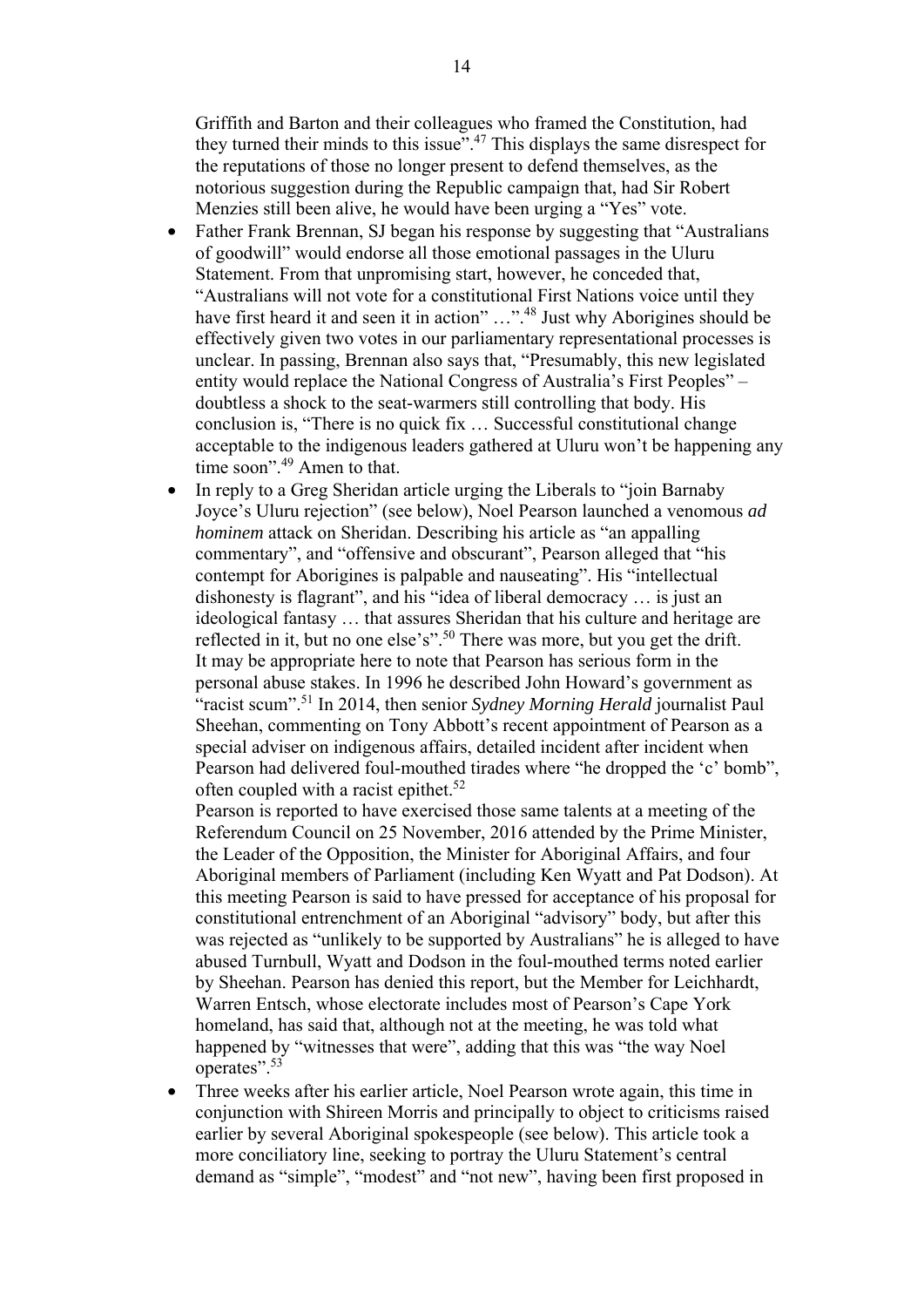Pearson's 2014 *Quarterly Essay*. "It is", they said, "about selfdetermination".54 That is part of the problem.

- **(b) Critical Responses:** Some critical responses were:
	- An immediate response, and an important one since it seems to be generally agreed that a referendum will have no hope of success unless it has unanimous support from all major political parties, was given on 29 May, 2017 by the Leader of the National Party and Deputy Prime Minister, Barnaby Joyce, who said the proposal for a constitutionally-enshrined body to influence policy in Canberra was "not going to  $\text{fly"}.^{55}$
	- The Leader of the Australian Conservatives Party, Senator Cory Bernardi, went further on 31 May, 2017, saying that the Uluru demands were so divorced from reality one might almost think "the people behind this process actually want any referendum to fail". The responsibility of non-Aboriginal Australians "is to question the tens of billions of taxpayer dollars spent on aboriginal communities with virtually nil effect on health, domestic violence, education and well-being outcomes. No constitutional change will ever address this reality … Put simply, we need to deal with the issues of today, not continually revisit the problems of the past".56
	- Greg Sheridan began his article (subsequently attacked by Pearson) by praising "the common sense and good instincts of … Barnaby Joyce", whose "straightforward rejection of the recommendation of the Uluru gathering … ought to put the matter to rest". The Aboriginal leadership over the past ten years, he said, "has taken a terrible wrong turn in seeing continuing political and constitutional change as the main engine for advancement of Indigenous people". All the proposals emanating from the Uluru meeting "are wrong in principle and would be profoundly damaging in practice". In short, "any departure from the single treatment of all Australians as citizens is bad in principle and would be damaging in the real world".<sup>57</sup>
	- In my own published criticism I first acknowledged that "one worthwhile point did emerge from last Friday's Statement – namely, its dismissal of the so-called 'minimalist' proposals advanced by such gullible (in this context) people as John Howard, Tony Abbott and (originally) Bill Shorten". As to the proposed constitutional provision, I asked: "Has there ever been a more arrogant proposal from any quarter? The only one … that even begins to approach it was the Vernon Committee's 1965 recommendation to set up an Economic Advisory Council. As Sir Robert Menzies said when comprehensively dismissing" that recommendation, " 'the power to advise is the power to coerce' ". "The bottom line", I said, "is this. *We are all Australians.* We are not, and we never should become, First Australians and Second Australians".58
	- Andrew Bolt began, "Say no to racism … to this latest plan by Aboriginal activists … to divide us by race". The Uluru Statement, he said, "is founded on a lie: this poor-us claim that Aborigines are voiceless … ." Our politicians "should reject it instantly".<sup>59</sup>
	- Senator James Paterson, noting the Statement's "dismissal of symbolic recognition as a viable path forward to a referendum", said, "This overturns the loose Canberra consensus that recognition, perhaps in the form of a statement in a preamble, was the right proposal … It's also a spectacular repudiation of the official Recognise campaign  $\dots$  ."<sup>60</sup>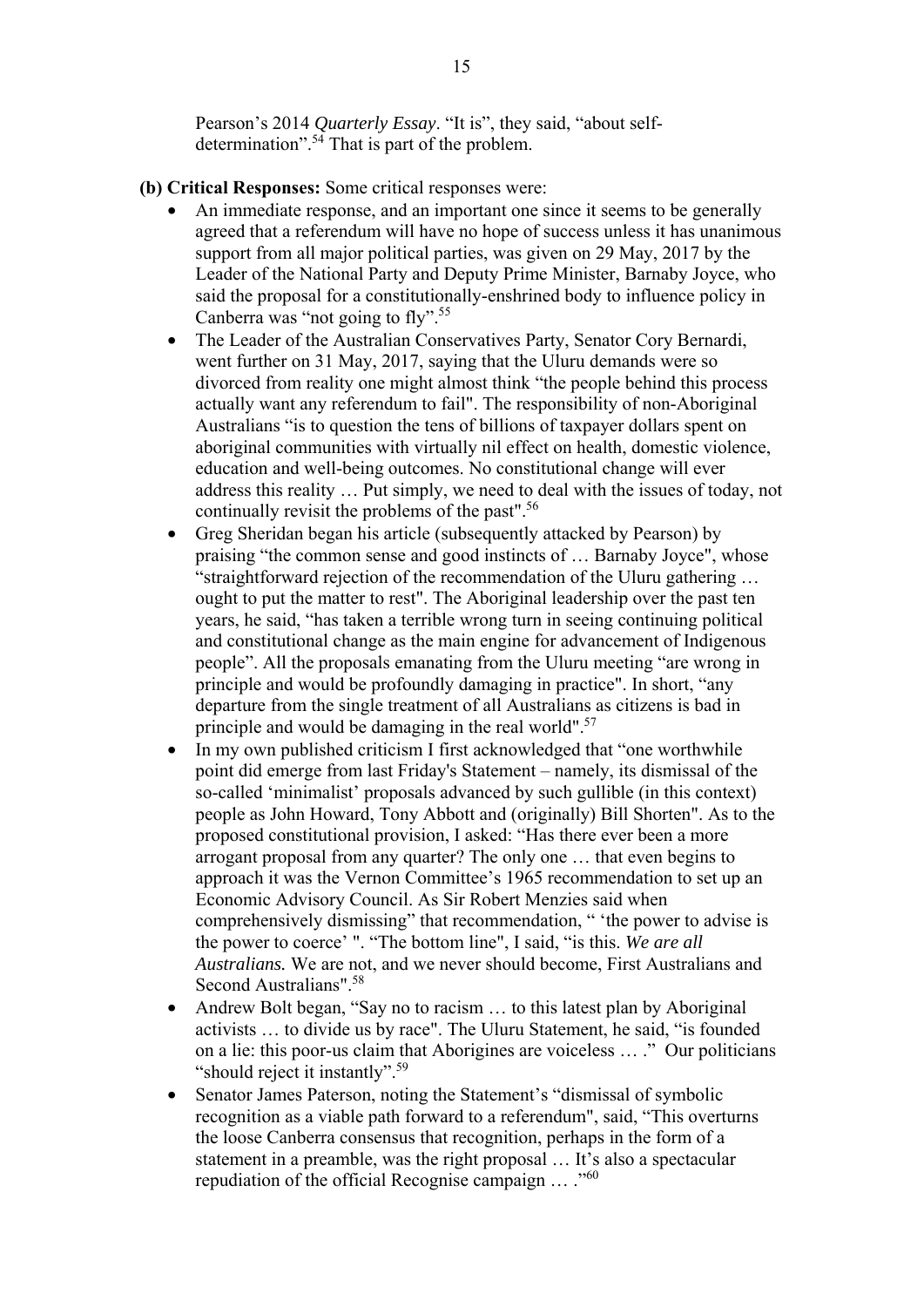• Peter Westmore, National President of the National Civic Council, pointed out that our Constitution "is not a document that refers to rights, but one that defines the division of powers …", and that "there are fundamental difficulties with these proposals". They "cannot fix the real problems" besetting Aborigines, "and may even be obstacles to fixing them". In short, "the proposals … fail the fundamental test of persuading their fellow Australians that constitutional amendments or a treaty are the way forward".<sup>61</sup>

**(c) "Dissident" Aboriginal Responses:** Several prominent Aboriginal voices have been raised against some or all of the Uluru Statement:

- The most comprehensive discussion of it was given by Warren Mundine.<sup>62</sup> who on 30 May, 2017 issued a lengthy analysis supporting a "Makarrata Commission" to initiate and supervise making treaties (note the plural) "between governments and First Nations groups", but disagreeing strongly with the proposal for "a First Nations voice enshrined in the Constitution". On that, he said, "I've always disagreed with this proposal and still do … Every Australian law impacts Indigenous people … Why should Indigenous people have a constitutional voice other Australians don't have on laws that affect everyone? There's the 'No' case right there". "A 'First nations voice' is a solution looking for a problem".
- Labor Senator Pat Dodson described the Referendum Council report emanating from the Uluru Statement as "a bit of a bolt from the dark", which earned him the previously mentioned "respectful correction" from Pearson and Morris.<sup>63</sup>
- Labor MP Linda Burney, by contrast, was rather less "respectfully corrected" in the same Pearson/Morris article after describing the recommendations<sup>64</sup> as "limiting" and providing "no clear line of sight" to a referendum, urging instead a referendum "dealing with" the race powers (Sections 25 and 51(xxvi)). Describing her as "completely misguided", Pearson and Morris said, "Uluru and the Referendum Council moved on from the race provisions" and "Burney should too".

**The Aftermath to Uluru:** Since the Uluru Statement, there have been two developments. On 30 June, 2017 Pat Anderson and Mark Leibler presented the **Final Report of the Referendum Council**<sup>65</sup> to the Prime Minister and the Leader of the Opposition. In a Foreword they described its "consensus" recommendations as "modest, reasonable, unifying and capable of attracting the necessary support of the Australian people".<sup>66</sup> All four claims – particularly the last – are in my opinion groundless.

To be precise, "the Council recommends:

1. That a referendum be held to provide in the Australian Constitution for a representative body that gives Aboriginal and Torres Strait Islander First Nations a Voice to the Commonwealth Parliament. One of the specific functions of such a body, to be set out in legislation outside the Constitution, should include the function of monitoring the use of the heads of power in section 51(xxvi) and section 122. The body will recognize the status of Aboriginal and Torres Strait Islander peoples as the first peoples of Australia.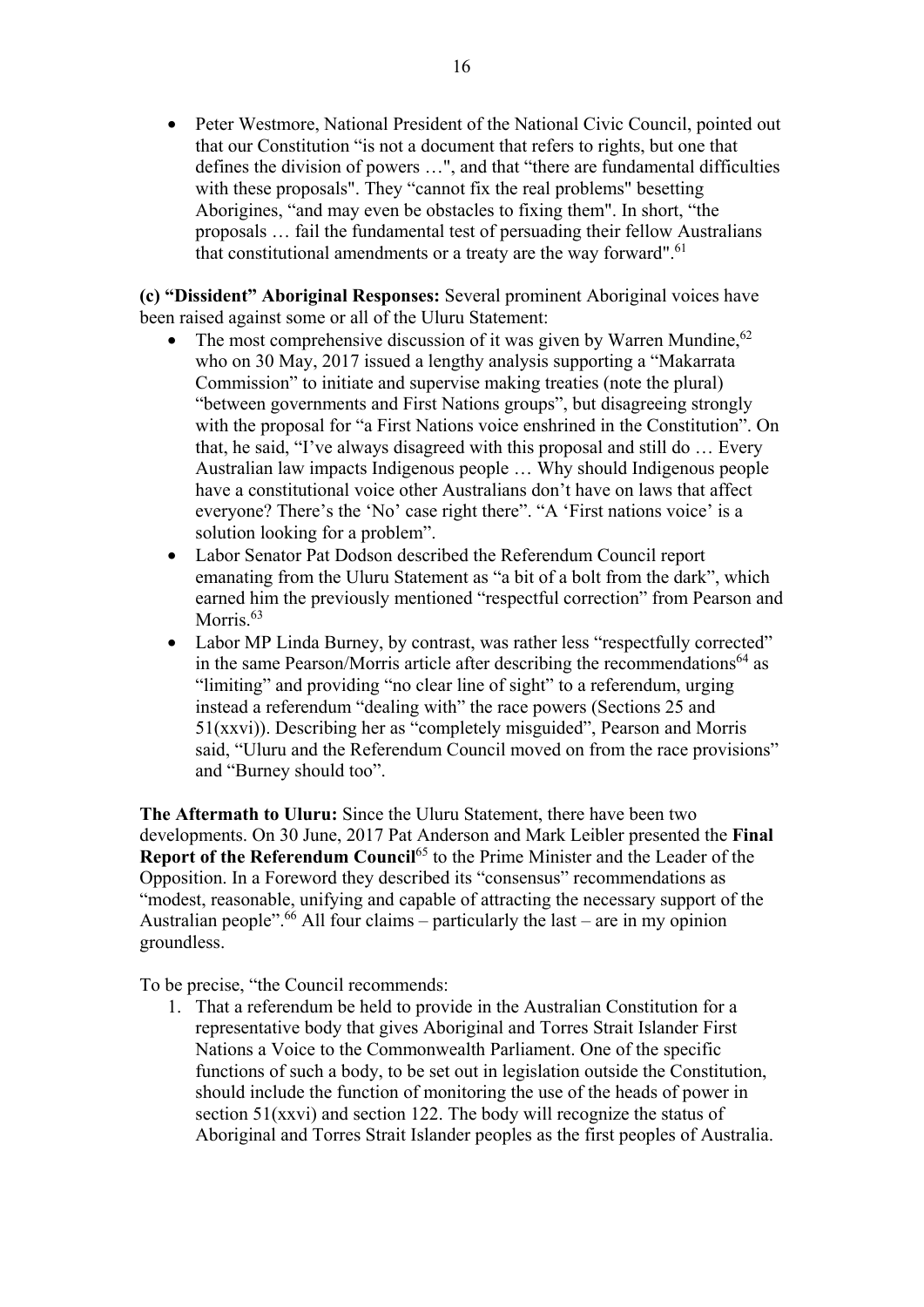2. That an extra-constitutional Declaration of Recognition be enacted by legislation passed by all Australian Parliaments, ideally on the same day, to articulate a symbolic statement of recognition to unify Australians."

On the proposal for establishing a Makarrata Commission, the Council "recognizes that this is a legislative initiative for Aboriginal and Torres Strait Islander peoples to pursue with government." However, while "the Council is not in a position to make a specific recommendation on this because it does not fall within our terms of reference", it notes "that various State governments are engaged in agreementmaking".<sup>67</sup>

My own views on these proposals have been stated earlier in my response to the Uluru Statement<sup>68</sup> and I shall not repeat them here. However, I have sighted an advance copy of an imminently forthcoming *Quadrant* article<sup>69</sup> by Keith Windschuttle addressing the Council's recommendations. Here are three of his comments:

- On the first recommendation, "This proposal alone, not to mention the political baggage of treaties and sovereignty in its train, would divide our nation permanently. Its advocates also seriously underestimate the difficulties their structure would pose for the workability of parliamentary democracy".
- On the matter of sovereignty, Windschuttle quotes Sir Harry Gibbs: "The contention that there is in Australia an aboriginal nation exercising sovereignty, even of a limited kind, is quite impossible in law to maintain".<sup>70</sup>
- "This is a political proposal that would benefit no one except a small number who will get to strut their stuff on the national political stage".

I noted earlier that the Council's proposals were described as "consensus" ones. One Council member, former Minister for Indigenous Affairs<sup>71</sup> Amanda Vanstone lodged a "qualifying statement" in which, while maintaining sympathy for Aboriginal aspirations for appropriate constitutional recognition, she says quite flatly that, at this time, these "relatively new" proposals would be unlikely to command support in a referendum.72

In early August both Turnbull and Shorten attended the annual **Garma Festival**, where they were asked to respond to the Referendum Council's report. Turnbull's response was, characteristically, temporizing. Rather than say, flatly, what he knows (or should know) to be the truth, namely that there is no way in which the Australian electorate will ever support such a referendum proposal, he lamely spoke of needing more time to give it "careful consideration". There were "many practical questions about what shape the advisory body would take", and "whether it would be elected or appointed".73 In short, weasel words and waffle.

Shorten, by contrast, could hardly have been more reckless. "We support a Declaration by all Parliaments, we support a truth-telling Commission, we are not confronted by the notion of treaties with our First Australians".<sup>74</sup> Incredible though it may seem from one currently expecting to become Prime Minister, the Leader of the Opposition committed his party, hook, line and sinker, to the Referendum Council's power grab. Poor fella, my country!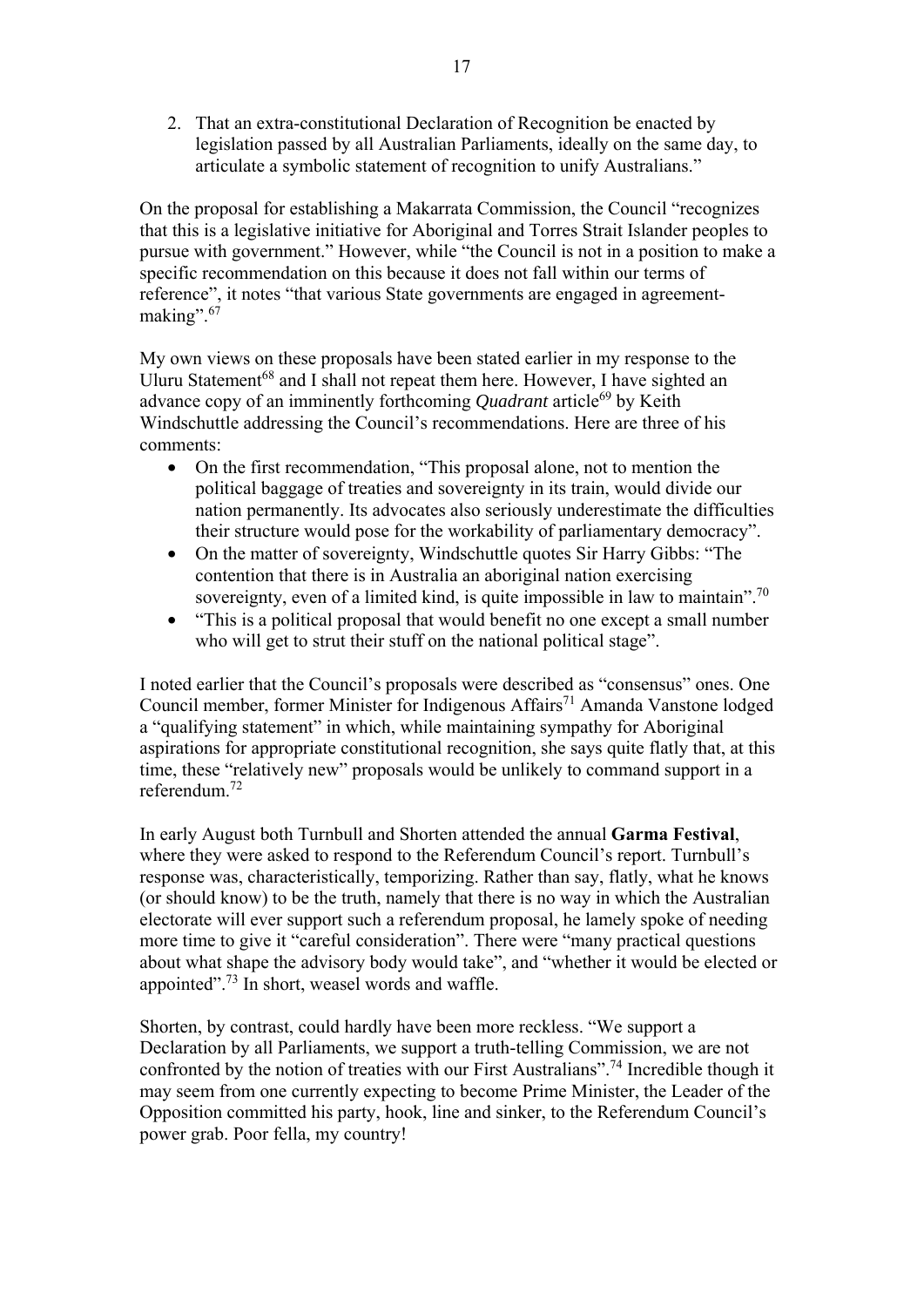One final post-Uluru development should be briefly noted – namely, Reconciliation Australia's reported "quiet abandonment" of the "Recognise campaign", on which \$30 million taxpayer dollars have been spent on public brainwashing since its initiation by Gillard in 2012. Welcome though this reported decision would be, it remains to be seen whether it will be maintained.

**Conclusion:** My conclusions are:

- The 1967 Referendum outcome, reflecting the then enormous fund of goodwill on the part of non-Aboriginal Australians towards their Aboriginal fellow Australians, was nevertheless a mistake, allowing Canberra to take power in a jurisdiction where its policies over the following 50 years have consistently ranged from failure to disaster.
- The *Mabo (No. 2)* High Court judgment clearly ranks as the most legally indefensible decision in that Court's history.
- Paul Keating's *Native Title Act 1993*, despite John Howard's *Native Title Act Amendment Act 1998* rectifying some of its worst features, has none the less proved a millstone around the necks of business corporations – particularly but not only in the mining industry – seeking to pursue potentially profitable enterprises. The opportunity cost to our economy in terms of projects either delayed, abandoned or never initiated, is literally incalculable; but if a figure of \$100 billion were to be hazarded (i.e., \$4,000 per person today) that would almost certainly be conservative.
- Moreover, by end-March, 2016 processes under that Act had led to 30.4 per cent of the Australian continent being covered by native titles, with a further 31.7 per cent under claim and thought likely to be mostly granted.<sup>75</sup>
- Despite the countless millions of dollars showered upon our Aboriginal population over the past 50 years, there is little to show by way of improvements to the real problems in such fields as health, education, domestic violence and, above all, care for children.
- There never was anything that could truthfully be called a "Stolen" Generation", and the only consequence of assorted politicians' "apologies" for it has been to provide a basis for yet another demand for monetary "compensation".
- The recent proposal to constitutionally entrench what would become a "second house of review" alongside our Parliament is nothing less than a naked grab for power that would institute another "right to negotiate" on an even more massive scale than the existing, extremely damaging one contained in the *Native Title Act 1993*.
- By the same token, the proposal for a Makarrata Commission to "supervise" treaty-making with so-called "First Nations" should be dismissed out of hand.
- Nobody disputes that Aboriginal tribes inhabited our continent prior to European settlement. However, those nomadic Stone Age tribes never had any claim to sovereignty over what we now know as the Australian nation.
- Trumped up claims to sovereignty, such as those contained in the recent Referendum Council report, should be flatly rejected.
- Attempts to separate Australians into two categories First Australians and Second Australians – should also be flatly rejected. *We are all Australians.*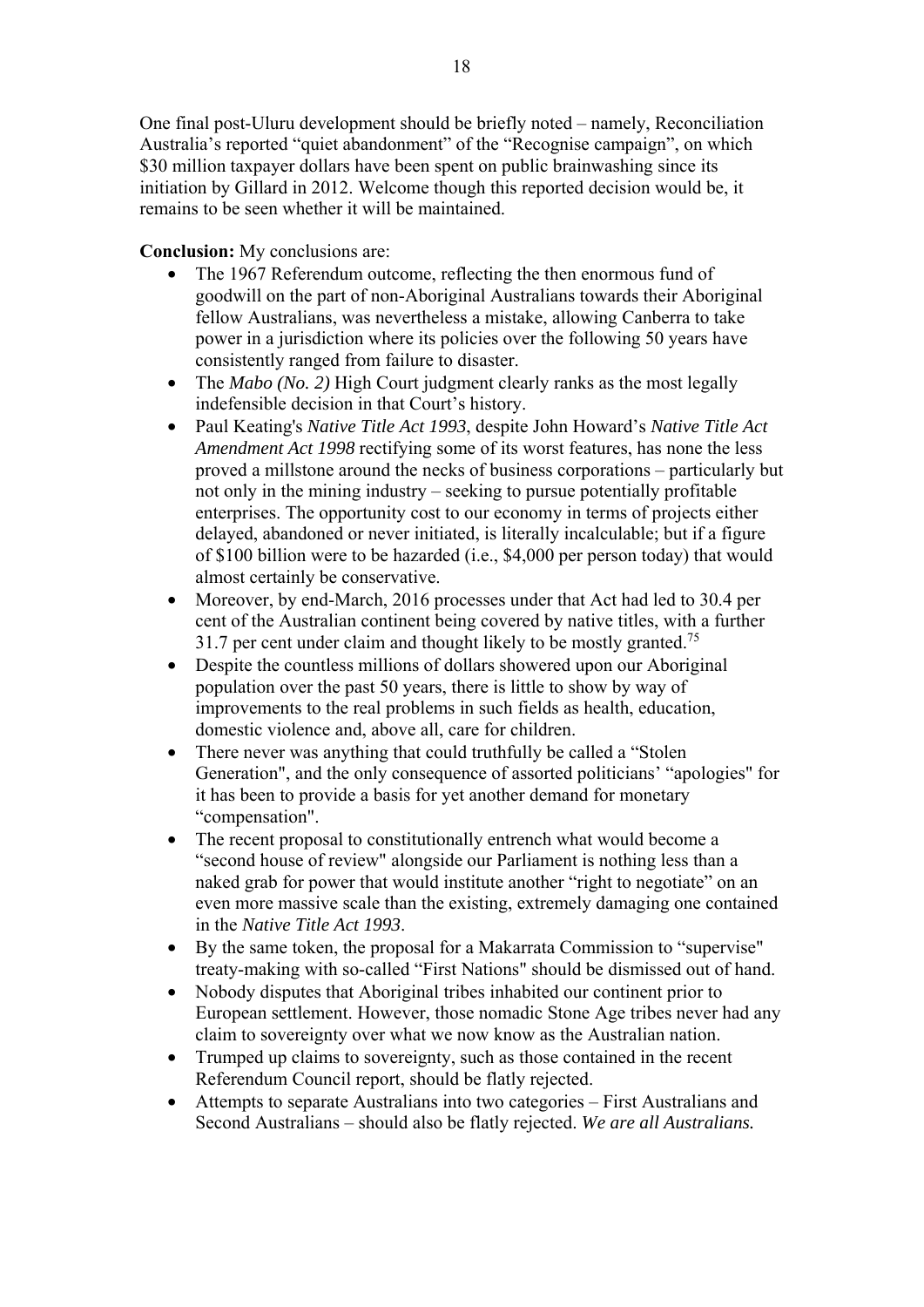I finish where I began. This 50-year-long Aboriginal industry denigration of Australia and their fellow Australians, and the depressing culture of Aboriginal complaint it has fostered, must end. Enough is enough!

 $3$  For an excellent discussion of the legal validity of that view, see Keith Windschuttle, "The Break-Up of Australia", Quadrant Books, Sydney, 2016, p.216 *et seq*. For any one interested in this general topic, this book is required reading. <sup>4</sup> "Little Children are Sacred", Report of a Board of Inquiry into the Protection of Aboriginal Children from Sexual Abuse, Northern Territory Government, Darwin, 2007. A Co-Chair of this Report, Patricia Anderson, recently Co-Chaired the gathering at Ayers Rock resulting in the so-called "Statement from the Heart", which *inter alia* rhapsodized about Aboriginal culture. Ten years earlier, the first recommendation of her Report was: "That Aboriginal child sexual abuse in the Northern territory be designated as an issue of urgent national significance by both the

Australian and Northern Territory governments, … ."

<sup>5</sup> In practice, even those programs, despite having since multiplied like rabbits, have done little (other than fritter away taxpayers' money) in terms of their practical improvements to the problems they ostensibly addressed. See the later discussion of this general point under **Apology for the "Stolen Generation**".

 $^6$  They gave it an Aboriginal name, a *Makarrata*.

1

 $\frac{7}{1}$  It was widely reported at the time that one driving force behind this move was the desire of the then Minister for Aboriginal Affairs (and incidentally, head of Labor's Left faction), Gerry Hand, to rid himself of direct ministerial accountability for the scandal-plagued and otherwise thankless portfolio.

<sup>8</sup> Such was the cynicism generated among Aborigines themselves by the self-serving behaviour of ATSIC Councillors that they devised another meaning for the acronym, namely "Aborigines Talking Shit In Canberra".

<sup>9</sup> On customary Aboriginal violence, see Jacinta Yangapi Nampijinpa Price, "Homeland Truths: The Unspoken Epidemic of Violence in Indigenous

Communities", Centre for Independent Studies Occasional Paper 148, Sydney, 2016.  $10$  Or, to give him his full style and title, the Right Honourable Sir Harry Gibbs, GCMG, AC, KBE, QC.

 $11$  Gibbs's retirement was a malign result of the 1977 constitutional amendment whereby federal judges appointed from that time onwards would be forced to retire at age 70. Although Sir Harry had been appointed to the High Court before that date, his subsequent elevation to Chief Justice in 1981 rendered him liable to the new provision. Thus was the nation deprived of his outstanding services for the years between his retirement in 1987 and his death in 2005.

12 S.E.K. Hulme, QC, "The High Court in *Mabo*", *Upholding the Australian Constitution*, Proceedings of The Samuel Griffith Society (1993), pp.111-165. 13 *Ibid*., p.113.

<sup>1</sup>Alan Anderson, "How Judicial Appointments Reform Threatens our Democracy", *Upholding the Australian Constitution*, Proceedings of the 21<sup>st</sup> Conference of The Samuel Griffith Society (2009), p. 219.

<sup>&</sup>lt;sup>2</sup> I was serving as Executive Director for Australia, South Africa and New Zealand in the Executive Boards of both the International Monetary Fund (IMF) and the International Bank for Reconstruction and Development (IBRD) (commonly known as the World Bank).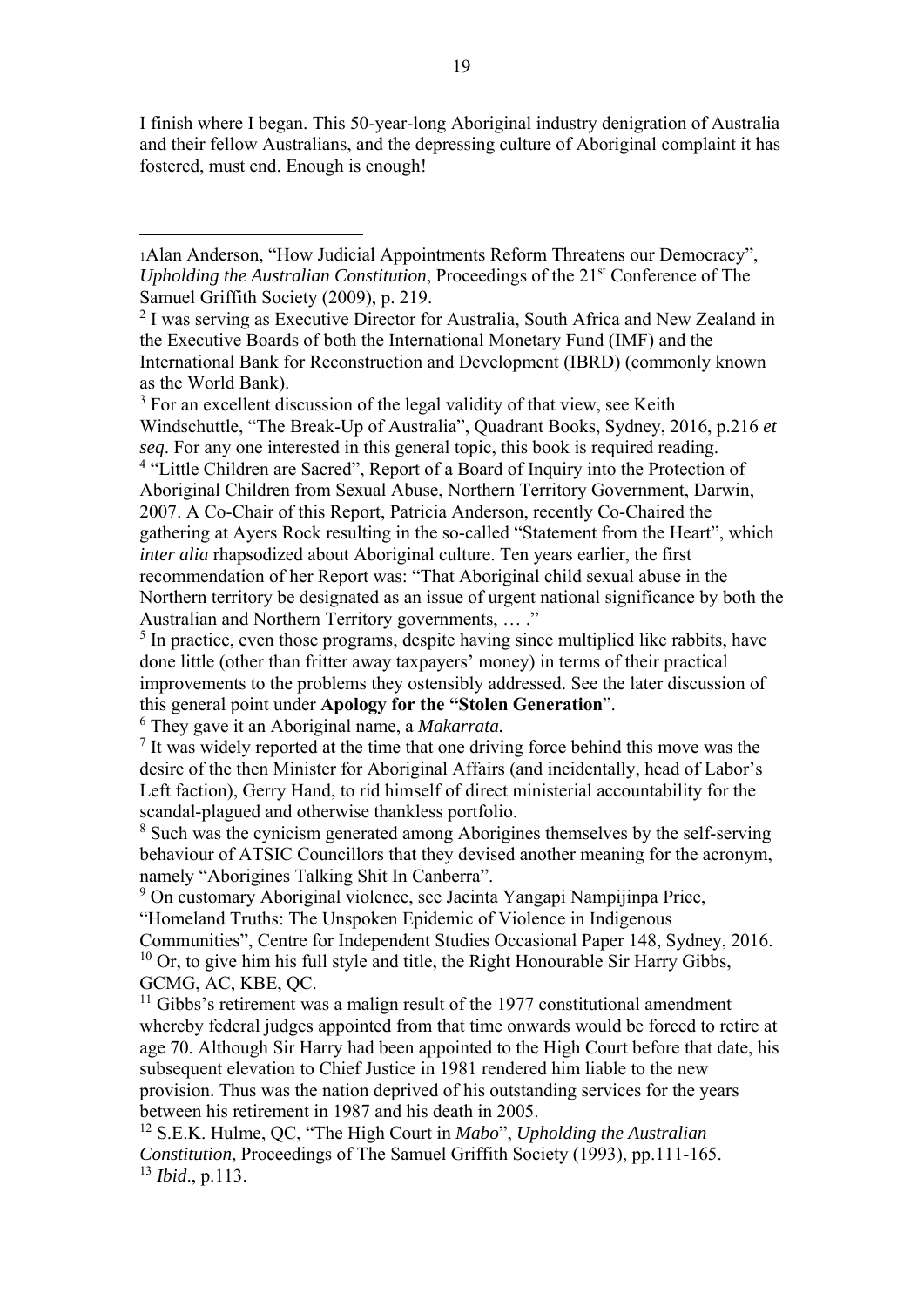14 Justice Roderick Meagher, Address launching *Upholding the Australian Constitution*, Volume1, Appendix 1 to *Upholding the Australian Constitution*, Proceedings of the 3<sup>rd</sup> Conference of The Samuel Griffith Society (1993), p.145. 15 Sir Harry Gibbs, Foreword to M.A.Stephenson and Suri Ratnapala (eds), "*Mabo*: A Judicial Revolution", University of Queensland Press, St Lucia, p.xiii. I am indebted to Keith Windschuttle's book (*op. cit*., p.61) for drawing these remarks by Sir Harry to my attention.

16 For a forensic assessment of the *Wik Case*, see S.E.K. Hulme, QC, "The *Wik* Judgment", *Upholding the Australian Constitution*, Proceedings of the 8<sup>th</sup> Conference of The Samuel Griffith Society (2007), pp.261-289.

<sup>17</sup> Along with Dawson and McHugh JJ. Notably, McHugh said that, had he thought that the decision in *Mabo (No.2)* did not extinguish native title on leasehold as well as freehold properties, he would never have assented to that decision.

18 For another fine but more light-hearted account of the *Wik Case* and its ramifications, see Dr John Forbes, "Amending the *Native Title Act*", *Upholding the Australian Constitution*, Proceedings of the 8th Conference of The Samuel Griffith Society (1997), pp.201-237. In all, Dr Forbes presented no less than eight highly readable papers to the Society dealing with the increasingly malign effects of the invention of native title.

<sup>19</sup> Wilson, who had been appointed to the High Court in 1979 by the Fraser government, resigned his commission in 1989 on the remarkable grounds that he wished to become Moderator of the Uniting Church. Having presumably rather quickly repented of that decision, in 1990 he accepted appointment by the Hawke government as head of the Human Rights and Equal Opportunity Commission. <sup>20</sup> "Bringing Them Home", Report of the National Inquiry into the Separation of

Aboriginal and Torres Strait Island Children from their Families, Human Rights and Equal Opportunities Commission, Sydney, 1997, Appendix 9.

<sup>21</sup> *Ibid*., Recommendation 4 (Claimants).

22 The case in question is known as the *Trevorrow Case*, or more formally, Trevorrow v. South Australia (No.5) [2007] SASC 285 (1 August 2007).

23 Keith Windschuttle, "The Fabrication of Aboriginal History", Volume 1, "Van Diemen's Land 1803-1847", Macleay Press, Sydney, 2002; and more particularly, Volume 3, "The Stolen Generations 1881-2008", Macleay Press, Sydney, 2009. (Volume 2 is, I understand, forthcoming). These volumes are essential reading for anyone wishing to learn the evidence-based truth about the mythology that, since 1967, the Aboriginal industry has so profitably foisted upon Australians (and the world).

24 Sir Harry Gibbs, "A Preamble: The Issues", *Upholding the Australian Constitution*, Proceedings of the 11<sup>th</sup> Conference of The Samuel Griffith Society (1999), pp.85-100. <sup>25</sup> *Ibid*., p.94.

26 John Stone,"Time to Stop the Dreaming", *Quadrant* magazine, Sydney, April 2008, p.49.

<sup>27</sup> *Ibid*., pp.51-2.

<sup>28</sup> The notably derivative nature of this body, like so much else in the world created by the Aboriginal industry, can be seen in its title, which clearly apes that of its US counterpart, the National Congress of American Indians.

 $29$  These are the dates on which, respectively, the 1967 Referendum was held, and the *Mabo (No.2)* judgment was delivered.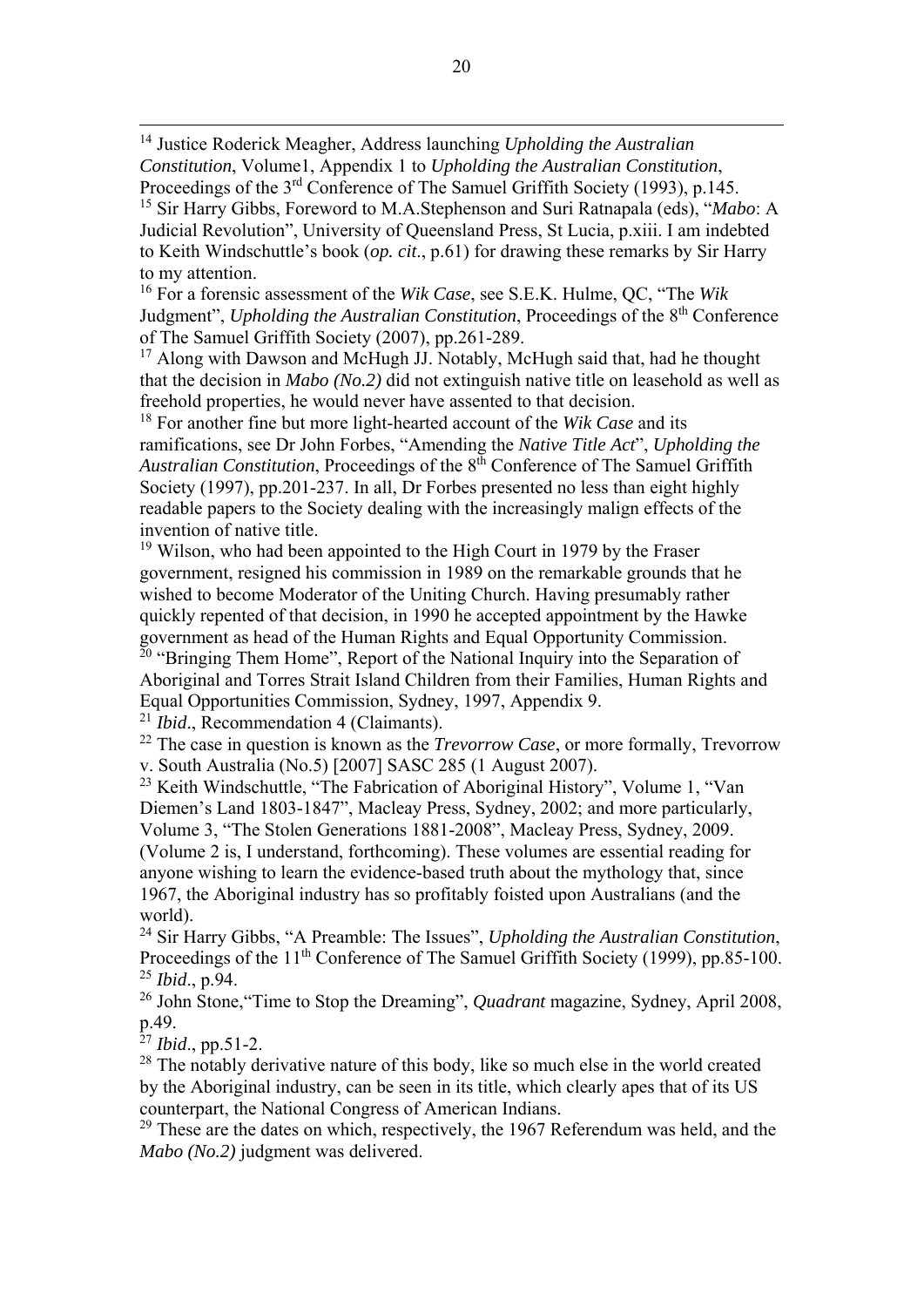30 John Stone, "Another divisive referendum out of tune with national thinking", *The Australian*, 22 November, 2010.

<sup>31</sup> Final Report of the Expert Panel on Constitutional Recognition of Indigenous Australians, Commonwealth of Australia, Canberra, 2012, p.226.

 $32$  Final Report of the Joint Select Committee on Constitutional Recognition of Aboriginal and Torres Strait Islander Peoples, Commonwealth Parliament, Canberra, 2015, p.vi.

<sup>33</sup> *Ibid.,* pp.xiii-xvi.

<sup>34</sup> *Aboriginal and Torres Strait Islander Peoples Recognition Act 2013*,

Commonwealth Parliament, Canberra, 2013, Clause 4(1).

<sup>35</sup> *Ibid*., Clause 4(2)(a).

<sup>36</sup> Report of the Act of Recognition Review Panel, Commonwealth of Australia, Canberra, 2014, p.3.

<sup>37</sup> *Ibid*., p.4.

<sup>38</sup> *Ibid*., p.5.

<sup>39</sup> See Referendum Council Discussion Paper, 26 October, 2016 at www.referendumcouncil.org.au/resources/discussion paper.

 $40$  Or as the Aboriginal industry insists on calling it, Uluru.

41 Referendum Council Media Release, issued on behalf of the Referendum Council's Indigenous Steering Committee, Uluru, 26 May, 2017, p.2.

 $42$  For a more recent comment on the tragedies imposed upon so many Aboriginal children by their families, see Andrew Bolt, "Aboriginal kids need us to break the cycle", *Herald Sun*, 9 August, 2017.

 $43$  On the situation of children in Aboriginal communities today, see Jacinta Nampijina Price, "Greens should shut up, listen", *The Australian*, 16 August, 2017. 44 See, on the hypocrisy involved on this "culture" issue, Dr Anthony Dillon,

"Cartoon's message still carries the sting of truth", *The Australian*, 4 August, 2017. Dillon, whose father, Col Dillon, was Australia's first Aboriginal police officer (and by all accounts, a very good one), is a post-doctoral fellow at the Australian Catholic University, Sydney.

45 Paul Kelly, "Indigenous compromise deserves effective response", *The Australian*, 31 May, 2017.

46 To be fair to Kelly, after his opening obeisances he does go on to acknowledge (albeit in words that are far too deferential) many of the objections that people of common sense will bring against these proposals should they ever be called upon to vote on them.<br><sup>47</sup> Paul Kelly, *op. cit.*.

<sup>48</sup> Father Frank Brennan, SJ, "Let's take time to get this right", *The Australian*, 31 May, 2017. Frank Brennan is widely credited (sic) with having had a large hand in influencing the lead judgment delivered by his father, Justice Sir Gerard Brennan, in the 1992 *Mabo Case.* 

<sup>49</sup> *Ibid*.. 50 Noel Pearson, "Resistance to full embrace jars 25 years after Mabo", *The Weekend Australian*, 3-4 June, 2017.

<sup>51</sup> Recalled by John Howard in an interview with the Howard Sattler program, Radio 6PR, Perth, 3 April, 1998. See pmtranscripts.pmc.gov.au/release/transcript-10770. <sup>52</sup> Paul Sheehan, "Dropping bombs and stoking feuds: the other side of Noel

Pearson", *The Sydney Morning Herald*, 18 August, 2014.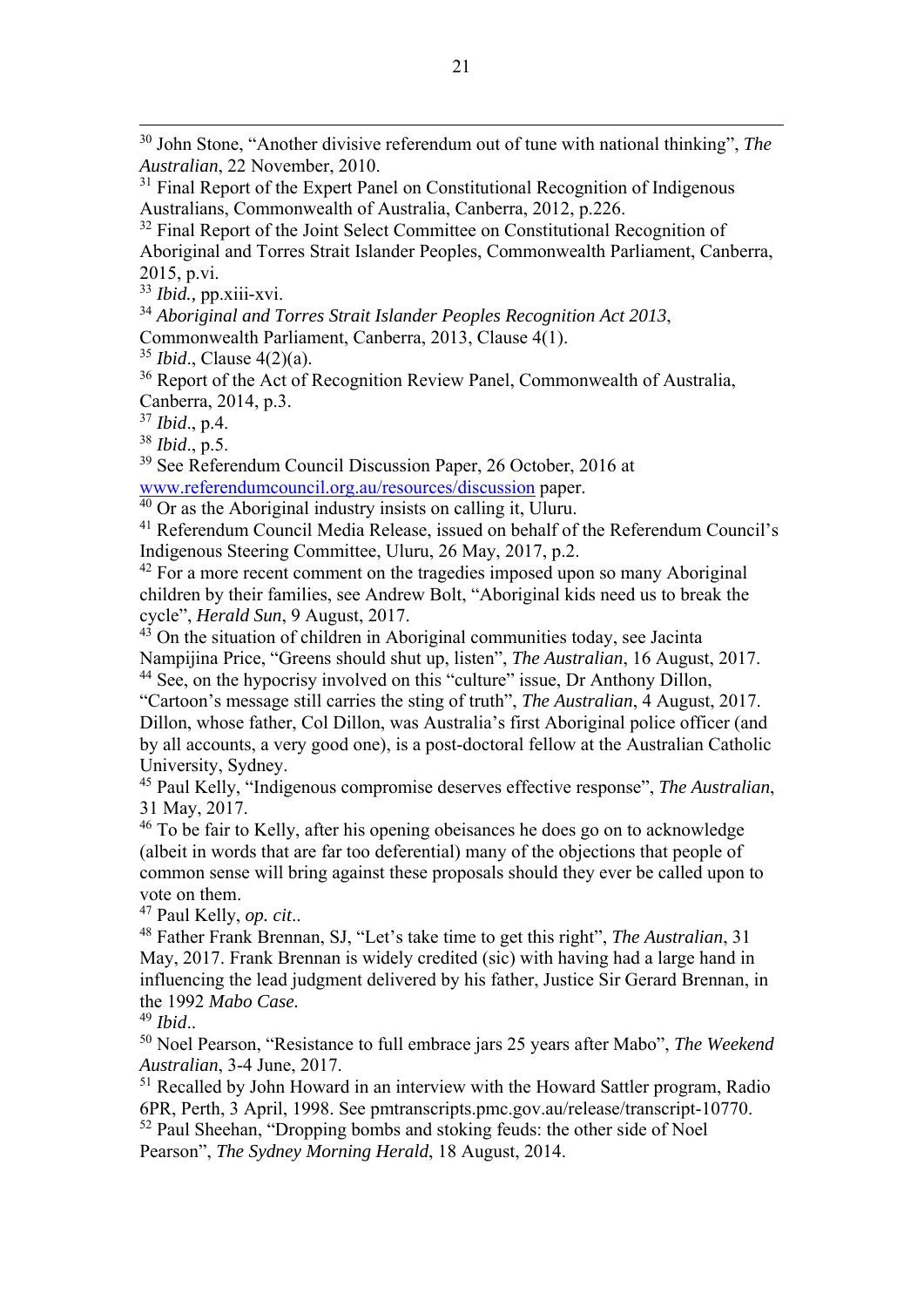53 James Thomas, "Noel Pearson alleged to have unleashed foul-mouthed tirade at Prime Minister over Indigenous constitutional recognition", ABC News, Canberra, 2016 and updated 5 June, 2017. Accessed at www.abc.net.au/news/2017-06-

05/pearsons-alleged-tirade-at-pm-over-constitutional-recognition/8583158. Further evidence as to Pearson's foul mouth is provided by a *Guardian Australia* report by Joshua Robertson dated 28 November, 2016 accessed at

www.theguardian.com/australia-news/2016/nov/28/noel-pearson-used-foul-abusivelanguage-says-queenslands-education-head?CMP=share\_btn\_link.

54 Noel Pearson and Shireen Morris, "A modest yet profound way to give the Indigenous a say", *The Weekend Australian*, 22-23 July, 2017. Shireen Morris is employed by Pearson's pretentiously-titled Cape York Institute for Policy and Leadership to "lead the Institute's constitutional program".

55 Fergus Hunter, " 'It's not going to happen': Barnaby Joyce rejects push for Aboriginal body in Constitution", *The Sydney Morning Herald*, 29 May, 2017. 56 Cory Bernardi, "Your weekly dose of common sense", 31 May, 2017, at www.conservatives.org.au.

57 Greg Sheridan, "Liberals must join Barnaby Joyce's Uluru rejection", *The Australian*, 1 June, 2017.

58 John Stone, "The Recognition Racket", *The Spectator Australia*'s Flat White blog, 1 June, 2017.

59 Andrew Bolt, "This new racism is just apartheid", *The Herald Sun*, 2 June, 2017.

60 Senator James Paterson, "Our Constitution already gives First Nations a say", *The Australian*, 2 June, 2017.

61 Peter Westmore, "Aboriginal recognition in the Constitution?", *News Weekly*, 17 June, 2017.

62 Warren Mundine, "We don't need an Indigenous treaty. We need lots of them", *The Australian Financial Review*, 30 May, 2017. Mundine describes himself as Nyunggal Warren Mundine and as Managing Director of Nyungga Black Group.

63 "Parliament Indigenous voice a challenge – MP", *The West Australian*, 18 July, 2017. Accessed at http://thewest.com.au/politics/referendum-council-wants-

indigenous-voice-ng-s-1749477. Recall that Dodson had been allegedly much less respectfully "corrected" by Pearson at the 25 November, 2016 meeting with the Referendum Council mentioned earlier.

<sup>64</sup> *Ibid.*. In fact, however, the remark about providing "no clear line of sight" seems to have been uttered by Dodson, not by Burney.

65 Final Report of the Referendum Council, Commonwealth of Australia, Canberra, 30 June, 2017.

<sup>66</sup> *Ibid*., p.iv.

<sup>67</sup> *Ibid*., p.2.

68 As well as, of course, in my earlier article, "The Recognition Racket", *op. cit..* 

69 Keith Windschuttle, "Aborigines Want More Than a Voice in Parliament", *Quadrant*, September, 2017.

<sup>70</sup> *Coe v. Commonwealth* (1979) 24 ALR 118, at 129. Interestingly, Sir Harry's judgment is quoted by George Newhouse, in "How Aboriginal Sovereignty In Australia Has Been Legally Extinguished". Newhouse, who can hardly be accused of being unsympathetic to the Aboriginal cause, says that, "Some of the confusion arises from the High Court's decision in *Mabo (No.2)* which … overturned the legal fiction of 'Terra Nullius' … [but] it did not reinstate Aboriginal sovereignty over our nation. In fact, that proposition was explicitly rejected by the court". Newhouse refers to